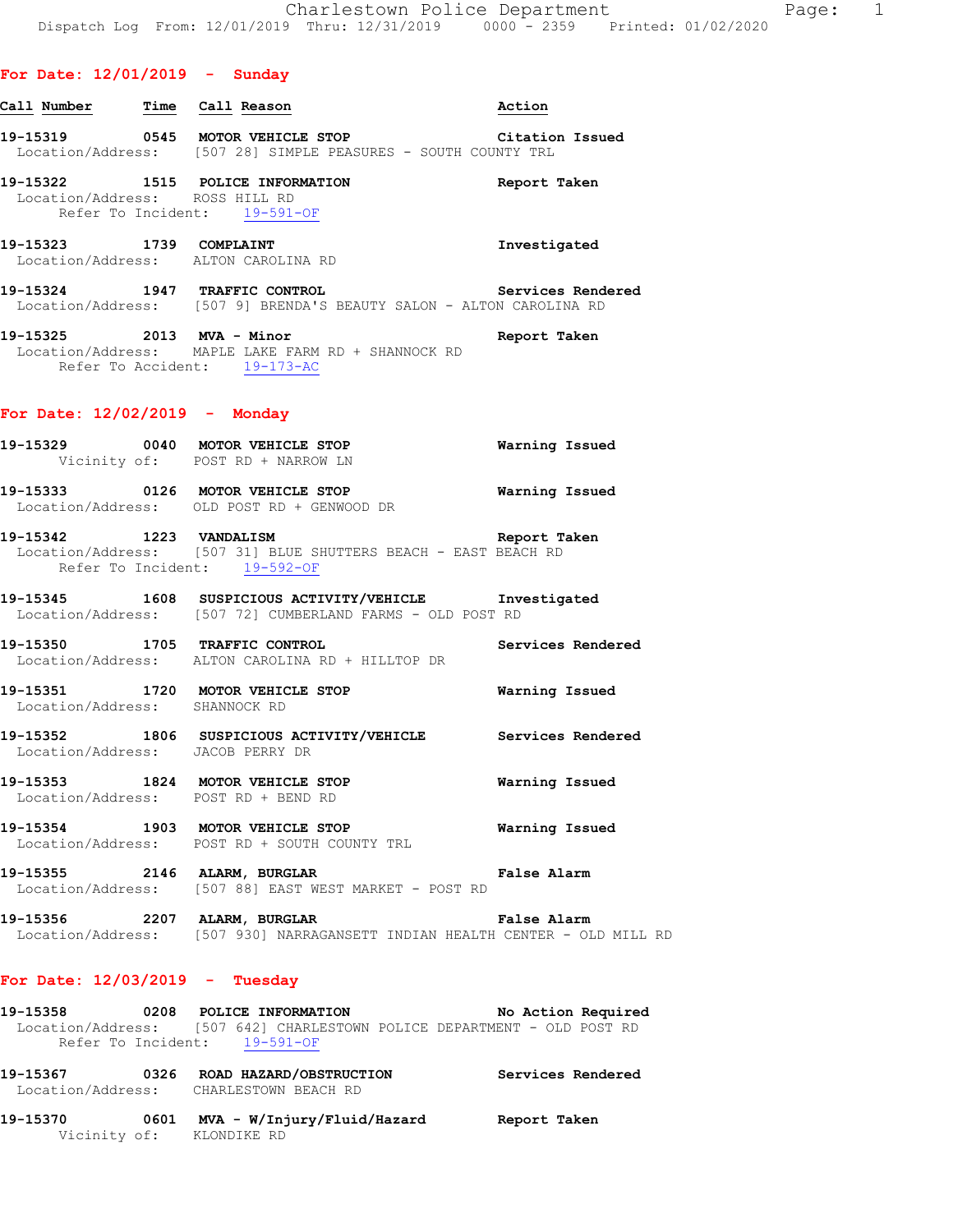| Page: 2 |
|---------|

Location/Address: [507 435] SOUTH SHORE MENTAL HEALTH CHARLESTOWN HOUS - OLD POST RD

**For Date: 12/05/2019 - Thursday**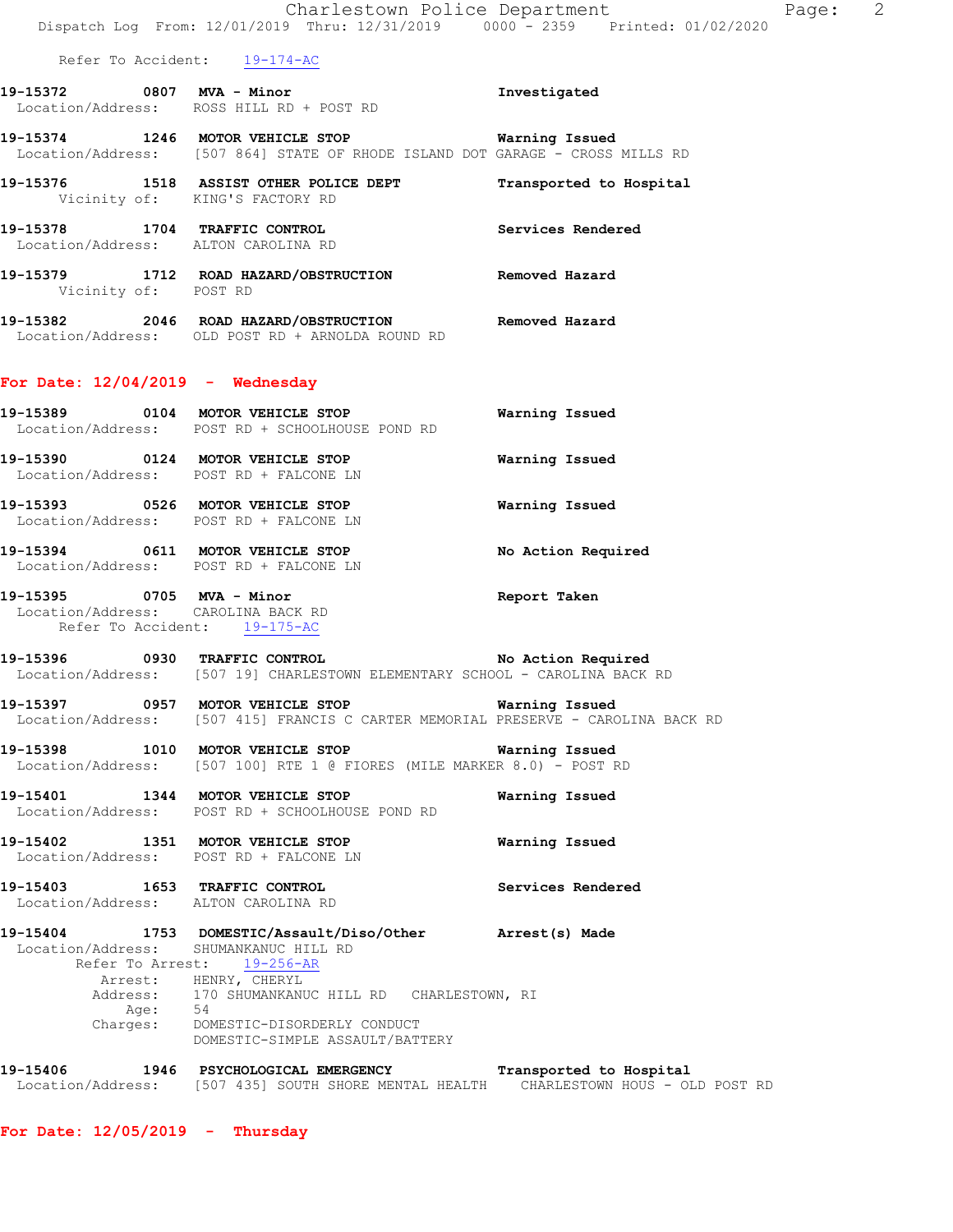|                                 | 19-15411 0023 OFFICER WANTED<br>Location/Address: COLUMBIA HEIGHTS RD                                                                | Investigated       |
|---------------------------------|--------------------------------------------------------------------------------------------------------------------------------------|--------------------|
|                                 | 19-15425 0732 MVA - W/Injury/Fluid/Hazard Report Taken<br>Location/Address: POST RD + CASTLE ROCK DR<br>Refer To Accident: 19-176-AC |                    |
|                                 | 19-15426 0901 OFFICER WANTED<br>Location/Address: [507 642] CHARLESTOWN POLICE DEPARTMENT - OLD POST RD                              | Investigated       |
| Location/Address: DRIFTWOOD DR  | 19-15427 1022 ANIMAL COMPLAINT                                                                                                       | No Action Required |
| Location/Address: DRIFTWOOD DR  | 19-15428 1048 FOLLOW-UP INVESTIGATION Services Rendered                                                                              |                    |
|                                 | 19-15429 1113 ROAD HAZARD/OBSTRUCTION Removed Hazard<br>Vicinity of: OLD COACH RD                                                    |                    |
|                                 | 19-15430 1153 MOTOR VEHICLE STOP Warning Issued<br>Location/Address: POST RD + PROSSER TRL                                           |                    |
|                                 | 19-15431 1220 DISABLED MV<br>Location/Address: [507 263] RTE 1 @ TOURIST INFO (MILE MARKER 7.6) - POST RD                            | No Action Required |
|                                 | 19-15432 1239 MOTOR VEHICLE STOP                                                                                                     | Warning Issued     |
|                                 | 19-15434 1454 ALARM, FIRE Research False Alarm Location/Address: BLUE RIDGE DR                                                       |                    |
|                                 | 19-15435 1505 POLICE INFORMATION Report Taken<br>Location/Address: ROSS HILL RD<br>Refer To Incident: 19-593-OF                      |                    |
| Location/Address: ARNOLDA RD    | 19-15436 1532 ASSIST OTHER POLICE DEPT Services Rendered                                                                             |                    |
|                                 | 19-15437 1552 MOTOR VEHICLE STOP 6 Warning Issued<br>Location/Address: [507 260] RTE 1 @ GENERAL STANTON - POST RD                   |                    |
|                                 | 19-15438 1618 MOTOR VEHICLE COMPLAINT No Action Required<br>Location/Address: [507 909] MILE MARKER 5.2 - WEST BEACH RD              |                    |
|                                 | 19-15439 1649 TRAFFIC CONTROL<br>Location/Address: ALTON CAROLINA RD                                                                 | Services Rendered  |
|                                 | 19-15440 1759 MOTOR VEHICLE STOP<br>Vicinity of: POST RD                                                                             | Citation Issued    |
|                                 | 19-15442 2042 ROAD HAZARD/OBSTRUCTION No Action Required<br>Location/Address: POST RD + ROSS HILL RD                                 |                    |
|                                 | 19-15444 2241 MOTOR VEHICLE STOP<br>Location/Address: [507 260] RTE 1 @ GENERAL STANTON - POST RD                                    | No Action Required |
| For Date: $12/06/2019$ - Friday |                                                                                                                                      |                    |
|                                 | 19-15452 0126 SUSPICIOUS ACTIVITY/VEHICLE Warning Issued<br>Location/Address: SOUTH COUNTY TRL + CAROLINA BACK RD                    |                    |
|                                 | 19-15457 0217 OFFICER WANTED                                                                                                         | Investigated       |

**19-15458 0621 SUSPICIOUS ACTIVITY/VEHICLE Investigated**  Location/Address: [507 72] CUMBERLAND FARMS - OLD POST RD

Location/Address: CROSSLAND ST

Refer To Incident: 19-594-OF

**19-15463 1006 ROAD HAZARD/OBSTRUCTION Services Rendered**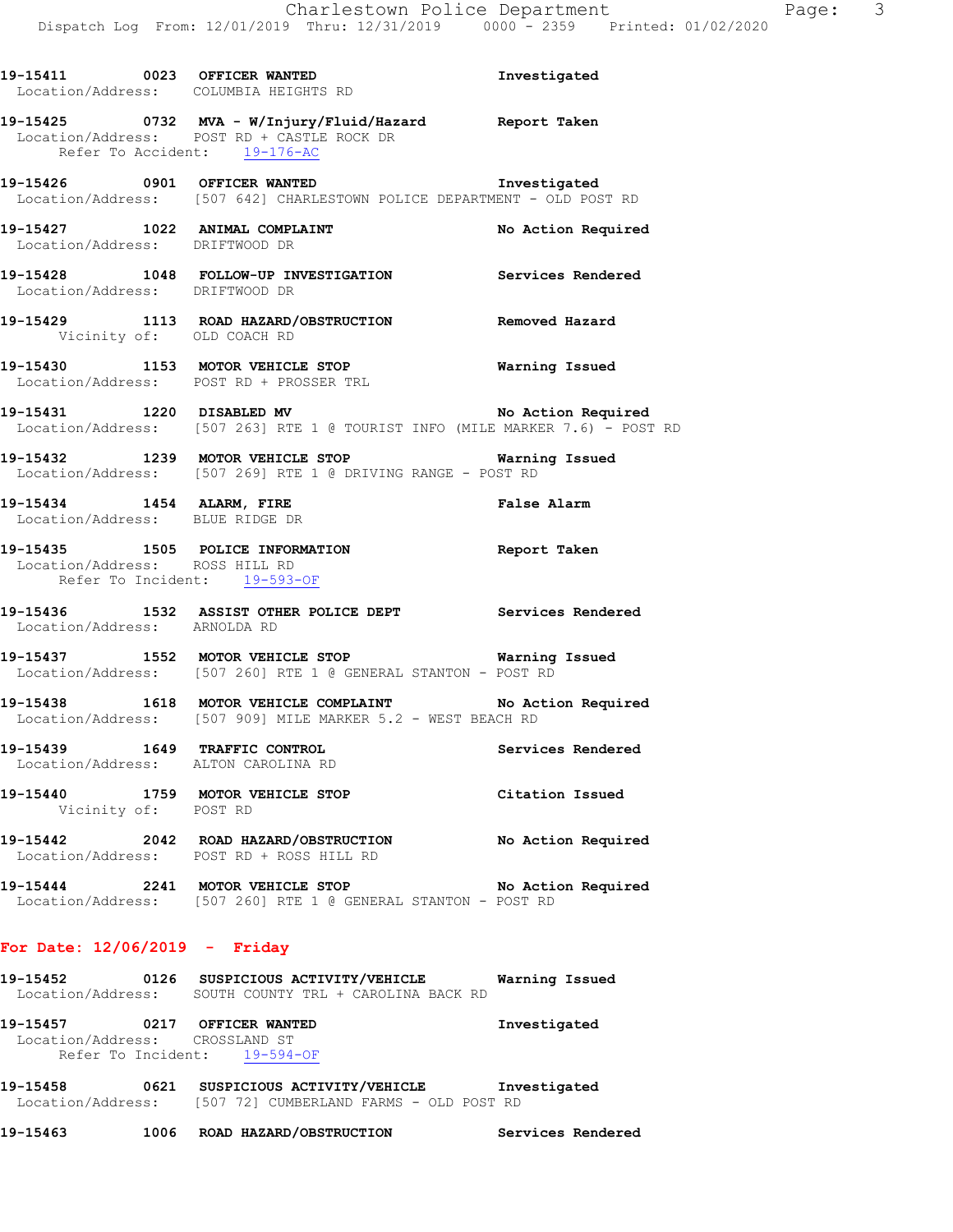|                                                               |         | Dispatch Log From: 12/01/2019 Thru: 12/31/2019 0000 <sup>-</sup> 2359 Printed: 01/02/2020                                           | Charlestown Police Department | Page: 4 |  |
|---------------------------------------------------------------|---------|-------------------------------------------------------------------------------------------------------------------------------------|-------------------------------|---------|--|
|                                                               |         | Location/Address: POST RD + FALCONE LN                                                                                              |                               |         |  |
|                                                               |         | 19-15462 1007 MOTOR VEHICLE STOP 6 Warning Issued<br>Location/Address: [507 266] RTE 1 @ WILLOWS - POST RD                          |                               |         |  |
|                                                               |         | 19-15464 1144 FIRE, OTHER 19-15464 False Alarm<br>Location/Address: [507 567] RIDGE RD                                              |                               |         |  |
| Location/Address: OLD POST RD                                 |         | 19-15465 1208 PSYCHOLOGICAL EMERGENCY Transported to Hospital                                                                       |                               |         |  |
| Location/Address: ROSS HILL RD                                |         | 19-15469 1325 ASSIST CITIZEN 5ervices Rendered                                                                                      |                               |         |  |
|                                                               |         | 19-15470 1353 MOTOR VEHICLE STOP 6 Warning Issued<br>Location/Address: [507 258] RTE 1 @ SOUTH KINGSTOWN LINE (MM 11.4) - POST RD   |                               |         |  |
| Location/Address: POST RD                                     |         | 19-15472 1542 MOTOR VEHICLE STOP 6 Warning Issued                                                                                   |                               |         |  |
|                                                               |         | 19-15473 1611 MVA - Minor 19-15473<br>Vicinity of: [507 33] BROOKSIDE APARTMENTS - SOUTH COUNTY TRL<br>Refer To Accident: 19-177-AC |                               |         |  |
|                                                               |         | 19-15474 1615 MOTOR VEHICLE STOP Warning Issued<br>Location/Address: [507 100] RTE 1 @ FIORES (MILE MARKER 8.0) - POST RD           |                               |         |  |
| Location/Address: POST RD                                     |         | 19-15475 1636 MOTOR VEHICLE STOP Citation Issued                                                                                    |                               |         |  |
|                                                               |         | 19-15476 1702 TRAFFIC CONTROL No Action Required<br>Location/Address: [507 1] CHARLESTOWN TOWN HALL - SOUTH COUNTY TRL              |                               |         |  |
|                                                               |         | 19-15477 1705 TRAFFIC CONTROL 19-15477 2001<br>Location/Address: [507 1] CHARLESTOWN TOWN HALL - SOUTH COUNTY TRL                   |                               |         |  |
|                                                               |         | 19-15478 1709 TRAFFIC CONTROL 19-15478 Services Rendered<br>Location/Address: ALTON CAROLINA RD                                     |                               |         |  |
| Location/Address: OLD SHANNOCK RD                             |         | 19-15480 1811 WELL BEING CHECK Could Not Locate                                                                                     |                               |         |  |
|                                                               |         | 19-15481 1852 MOTOR VEHICLE COMPLAINT<br>Location/Address: POST RD + ROSS HILL RD                                                   | Could Not Locate              |         |  |
| Location/Address: OLD POST RD                                 |         | 19-15482 1857 ASSIST OTHER AGENCY                                                                                                   | Investigated                  |         |  |
|                                                               |         | 19-15483 1913 MOTOR VEHICLE STOP<br>Vicinity of: CROSSMILLS - POST RD                                                               | Warning Issued                |         |  |
| Location/Address: RIDGEWOOD RD                                |         | 19-15484 1921 SUSPICIOUS ACTIVITY/VEHICLE                                                                                           | Investigated                  |         |  |
|                                                               |         | 19-15485 1937 SUSPICIOUS ACTIVITY/VEHICLE<br>Location/Address: INDIAN TRL + KING PHILLIP TRL                                        | Investigated                  |         |  |
| 19-15486 1942 OFFICER WANTED<br>Location/Address: SHANNOCK RD |         | Refer To Arrest: 19-257-AR<br>Arrest: AUDET, ROBERT J JR<br>Address: 1639 SHANNOCK RD Apt. #4C CHARLESTOWN, RI                      | Arrest(s) Made                |         |  |
|                                                               | Age: 25 | Charges: DOMESTIC-SIMPLE ASSAULT/BATTERY                                                                                            |                               |         |  |
|                                                               |         |                                                                                                                                     |                               |         |  |

# **For Date: 12/07/2019 - Saturday**

**19-15508 0531 MOTOR VEHICLE STOP Citation Issued**  Location/Address: [507 100] RTE 1 @ FIORES (MILE MARKER 8.0) - POST RD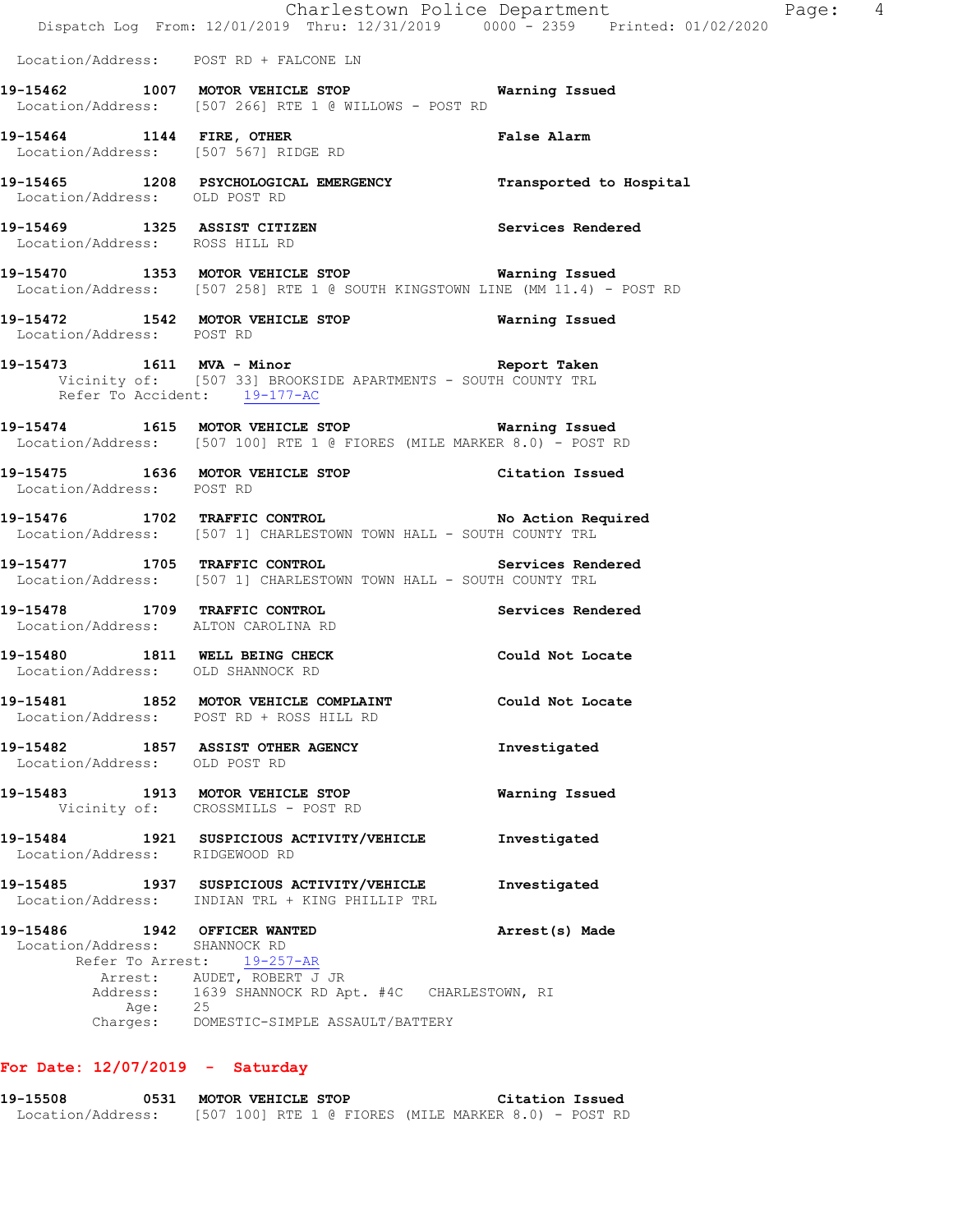|                                                                     | Dispatch Log From: 12/01/2019 Thru: 12/31/2019 0000 <sup>-</sup> 2359 Printed: 01/02/2020                                                          | Charlestown Police Department | Page: 5 |
|---------------------------------------------------------------------|----------------------------------------------------------------------------------------------------------------------------------------------------|-------------------------------|---------|
|                                                                     | 19-15509 0626 MOTOR VEHICLE STOP No Action Required<br>Location/Address: POST RD + GENERAL STANTON LN                                              |                               |         |
| Location/Address: DEER RUN                                          | 19-15510 0720 SUSPICIOUS ACTIVITY/VEHICLE Investigated                                                                                             |                               |         |
| Refer To Incident: 19-596-OF                                        | 19-15511 0749 FOUND/LOST PROPERTY Threstigated<br>Location/Address: MATUNUCK SCHOOLHOUSE RD + OLD POST RD                                          |                               |         |
| Location/Address: DEER RUN                                          | 19-15512 0824 POLICE TRANSPORT Services Rendered                                                                                                   |                               |         |
|                                                                     | 19-15514 0910 MOTOR VEHICLE STOP <b>Warning Issued</b><br>Location/Address: [507 100] RTE 1 @ FIORES (MILE MARKER 8.0) - POST RD                   |                               |         |
|                                                                     | 19-15515 0914 MOTOR VEHICLE STOP Citation Issued<br>Vicinity of: SHANNOCK RD + SOUTH COUNTY TRL                                                    |                               |         |
|                                                                     | 19-15516 0919 MOTOR VEHICLE STOP <b>Warning Issued</b><br>Location/Address: POST RD + LAKESIDE DR                                                  |                               |         |
| Refer To Incident: 19-595-OF                                        | 19-15517 0930 POLICE INFORMATION <b>19-15517</b> Report Taken<br>Location/Address: [507 642] CHARLESTOWN POLICE DEPARTMENT - OLD POST RD           |                               |         |
|                                                                     | 19-15519 1026 MOTOR VEHICLE STOP 6 Warning Issued<br>Location/Address: [507 261] RTE 1 @ STATE GARAGE (MILE MARKER 9.6) - POST RD                  |                               |         |
|                                                                     | 19-15520 1053 ESCORT Services Rendered<br>Location/Address: [507 943] SHANNOCK VILLAGE COTTAGES - SHANNOCK RD                                      |                               |         |
| Location/Address: POST RD + BEND RD                                 | 19-15521 1103 MOTOR VEHICLE STOP                                                                                                                   | Warning Issued                |         |
|                                                                     | 19-15523 1153 DISABLED MV Services Rendered<br>Vicinity of: POST RD + HOXSIE AVE                                                                   |                               |         |
|                                                                     | 19-15526 1444 ALARM, BURGLAR 1997 1997 Palse Alarm<br>Location/Address: [507 19] CHARLESTOWN ELEMENTARY SCHOOL - CAROLINA BACK RD                  |                               |         |
| Location/Address: MAPLE LAKE FARM RD                                | 19-15528 1523 MOTOR VEHICLE STOP 19-15528                                                                                                          |                               |         |
| Location/Address: EAST BEACH RD                                     | 19-15529 1600 MOTOR VEHICLE COMPLAINT Threstigated                                                                                                 |                               |         |
|                                                                     | 19-15530 1659 TRAFFIC CONTROL 19-15530 Services Rendered<br>Location/Address: [507 9] BRENDA'S BEAUTY SALON - ALTON CAROLINA RD                    |                               |         |
|                                                                     | 19-15531 1816 DIS CONDUCT / FIGHT Threstigated<br>Location/Address: [507 435] SOUTH SHORE MENTAL HEALTH CHARLESTOWN HOUS - OLD POST RD             |                               |         |
| For Date: $12/08/2019$ - Sunday                                     |                                                                                                                                                    |                               |         |
|                                                                     | 19-15537 		 0132 MOTOR VEHICLE STOP 		 Citation Issued<br>Vicinity of: [507 261] RTE 1 @ STATE GARAGE (MILE MARKER 9.6) - POST RD + CROSS MILLS RD |                               |         |
| 19-15545 0924 ALARM, BURGLAR<br>Location/Address: KING'S FACTORY RD |                                                                                                                                                    | Investigated                  |         |
| 19-15548 1245 VANDALISM<br>Location/Address: SHORE DR               |                                                                                                                                                    | Investigated                  |         |

Refer To Incident: 19-598-OF

**19-15552 1633 MOTOR VEHICLE STOP Warning Issued**  Vicinity of: [507 647] ACHINBACK FARM - ROSS HILL RD

**19-15553 1648 COMPLAINT Investigated**  Location/Address: ALTON CAROLINA RD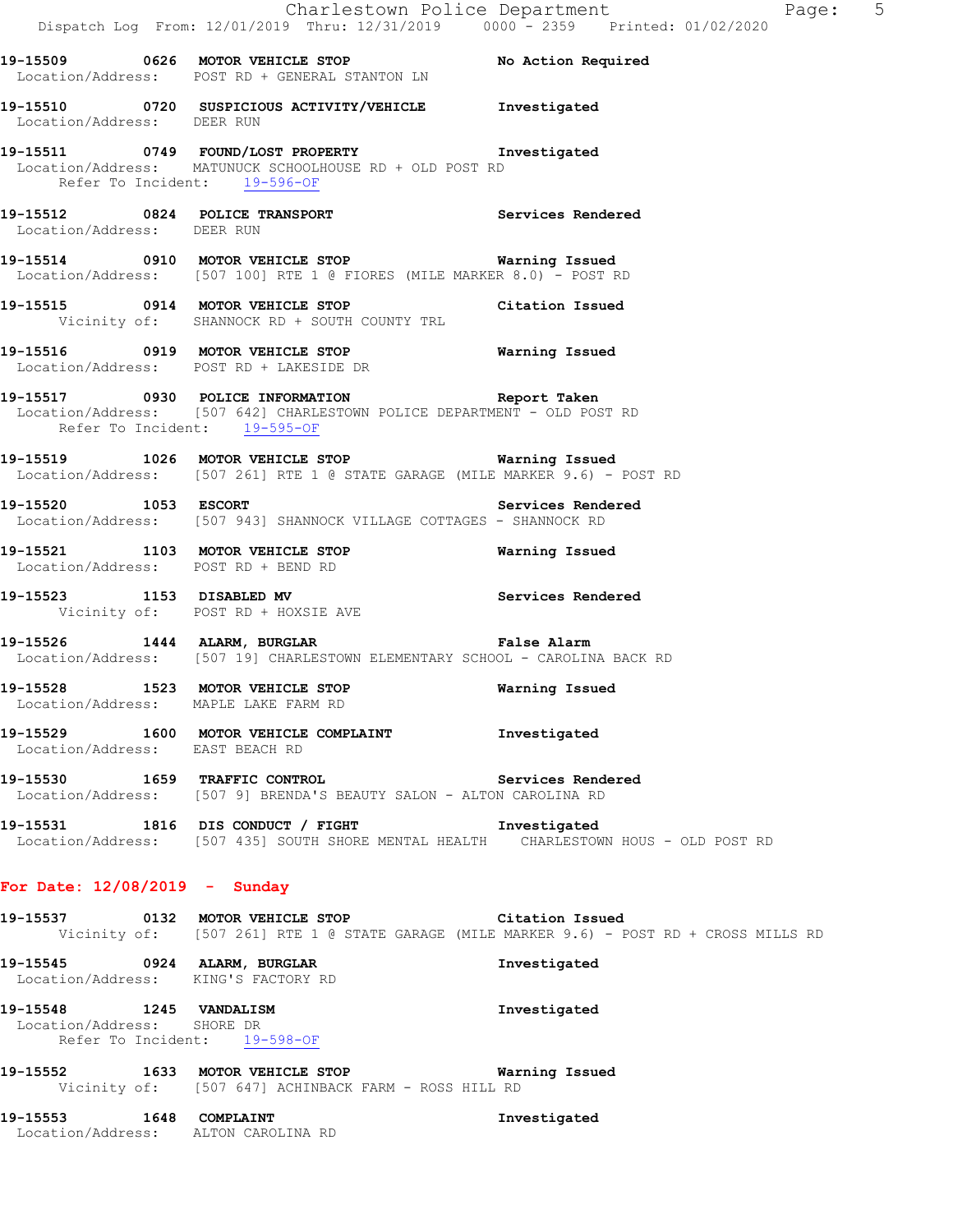**19-15554 1702 TRAFFIC CONTROL Services Rendered**  Vicinity of: [507 9] BRENDA'S BEAUTY SALON - ALTON CAROLINA RD

**19-15555 1820 MOTOR VEHICLE STOP No Action Required**  Vicinity of: CAROLINA BACK RD + SOUTH COUNTY TRL

**19-15560 2018 MOTOR VEHICLE STOP Warning Issued**  Vicinity of: OLD SHANNOCK RD

**19-15561 2032 MOTOR VEHICLE STOP Warning Issued**  Location/Address: [507 261] RTE 1 @ STATE GARAGE (MILE MARKER 9.6) - POST RD

**19-15562 2033 MOTOR VEHICLE STOP Citation Issued**  Vicinity of: MAPLE LAKE FARM RD

**19-15563 2040 MOTOR VEHICLE STOP Warning Issued**  Location/Address: [507 100] RTE 1 @ FIORES (MILE MARKER 8.0) - POST RD

**19-15564 2056 MOTOR VEHICLE STOP Warning Issued**  Location/Address: [507 261] RTE 1 @ STATE GARAGE (MILE MARKER 9.6) - POST RD

**19-15565 2101 MOTOR VEHICLE STOP Warning Issued**  Location/Address: POST RD + GENERAL STANTON LN

**19-15566 2146 MOTOR VEHICLE STOP Warning Issued**  Location/Address: [507 261] RTE 1 @ STATE GARAGE (MILE MARKER 9.6) - POST RD

# **For Date: 12/09/2019 - Monday**

**19-15567 0004 MOTOR VEHICLE STOP Warning Issued**  Location/Address: POST RD + CROSS MILLS RD **19-15571 0043 MOTOR VEHICLE STOP Citation Issued**  Location/Address: POST RD + CROSS MILLS RD

**19-15574 0136 ALARM, BURGLAR Building Checked/Secured**  Location/Address: [507 372] SOUTH SHORE MENTAL HEALTH - OLD POST RD

**19-15576 0235 MOTOR VEHICLE STOP Warning Issued**  Location/Address: POST RD + GENERAL STANTON LN

**19-15577 0459 MOTOR VEHICLE STOP Warning Issued**  Location/Address: NARROW LN + MOHAWK TRL

**19-15578 0544 DRIVING WHILE INTOXICATED Arrest(s) Made**  Location/Address: [507 30] ATLANTIC ANIMAL HOSPITAL - SOUTH COUNTY TRL Refer To Arrest: 19-258-AR Arrest: RIETZEL, WILLIAM A III Address: 120 LINDLEY AVE NORTH KINGSTOWN, RI Age: 28 Charges: DUI OF LIQUOR OR DRUGS-1ST OFFENSE .15/GREATER

**19-15579 0545 MOTOR VEHICLE STOP Warning Issued**  Vicinity of: POST RD + HOXSIE AVE

**19-15581 0705 MOTOR VEHICLE COMPLAINT Could Not Locate**  Location/Address: SOUTH COUNTY TRL + JACOB PERRY DR

**19-15584 1029 POLICE TRANSPORT Services Rendered**  Location/Address: [507 642] CHARLESTOWN POLICE DEPARTMENT - OLD POST RD

**19-15585 1538 MOTOR VEHICLE STOP Citation Issued**  Location/Address: [507 261] RTE 1 @ STATE GARAGE (MILE MARKER 9.6) - POST RD

**19-15586 1655 TRAFFIC CONTROL Services Rendered**  Location/Address: ALTON CAROLINA RD

**19-15587 1715 ROAD HAZARD/OBSTRUCTION Unfounded**  Location/Address: KING'S FACTORY RD + SHUMANKANUC HILL RD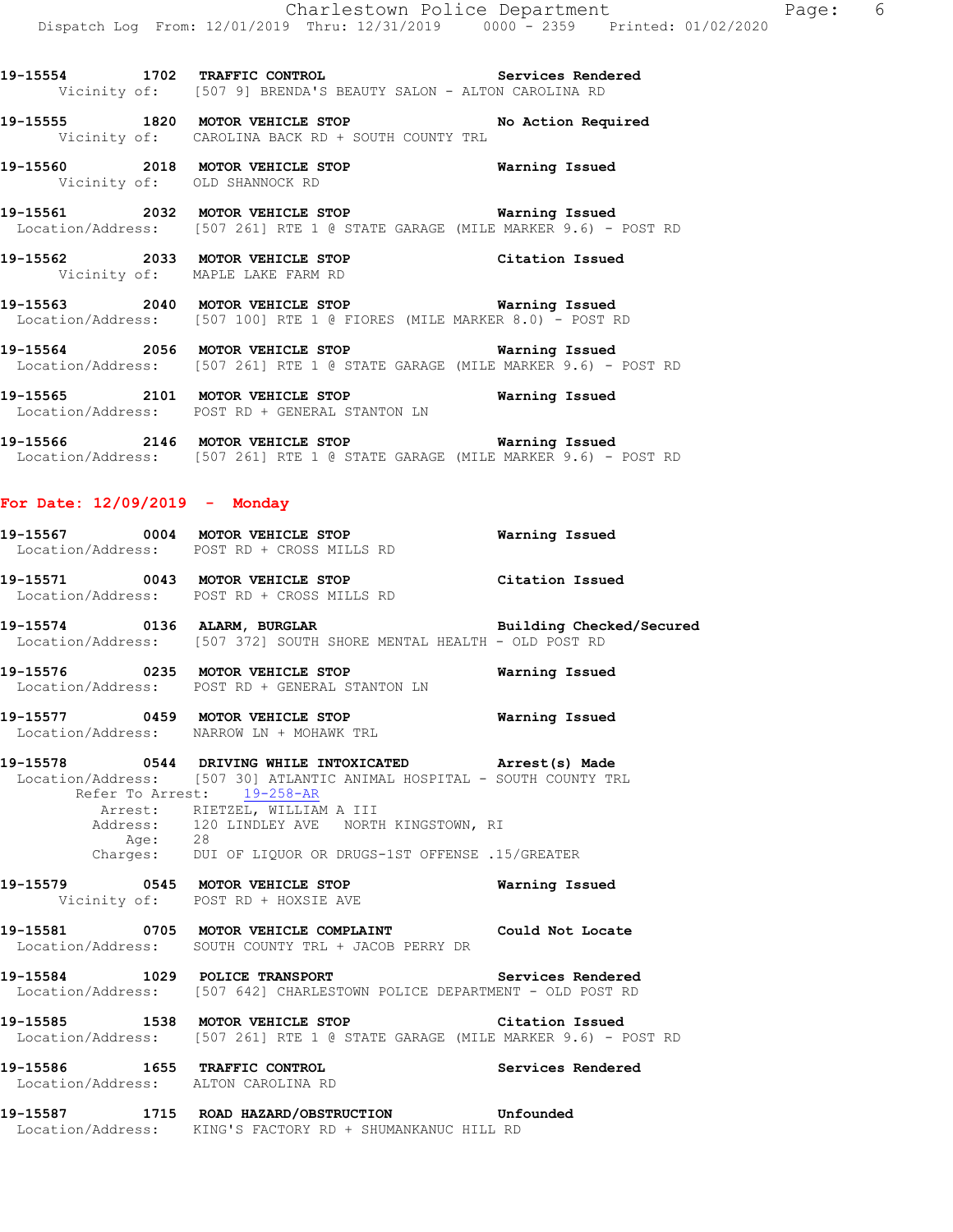19-15588 1800 MVA - Minor **Night Services Rendered** Location/Address: BROWNING DR + MATUNUCK SCHOOLHOUSE RD

**19-15591 1846 ASSIST OTHER TOWN DEPT Services Rendered**  Location/Address: [507 1] CHARLESTOWN TOWN HALL - SOUTH COUNTY TRL

**19-15592 2034 FIRE, OTHER Services Rendered**  Location/Address: TIMBER RIDGE RD

**19-15593 2237 ASSIST OTHER POLICE DEPT Services Rendered**  Location/Address: [507 275] RTE 1 @ WESTERLY LINE - POST RD

# **For Date: 12/10/2019 - Tuesday**

**19-15602 0250 ALARM, BURGLAR Building Checked/Secured**  Location/Address: [507 782] COVE POINT EAST RD

**19-15604 0600 MOTOR VEHICLE STOP Warning Issued**  Location/Address: POST RD + SCHOOLHOUSE POND RD

**19-15605 0614 MOTOR VEHICLE STOP Warning Issued**  Location/Address: POST RD + GENERAL STANTON LN

**19-15607 1105 POLICE INFORMATION Services Rendered**  Location/Address: [507 38] CHARLESTOWN POST OFFICE - OLD POST RD

**19-15609 1148 MOTOR VEHICLE STOP Warning Issued**  Location/Address: [507 602] SHELTER HARBOR GOLF CLUB - OLD POST RD

**19-15610 1238 SUSPICIOUS ACTIVITY/VEHICLE Services Rendered**  Location/Address: EAST BAYVIEW RD

#### **19-15611 1631 FOLLOW-UP INVESTIGATION Report Taken**  Location/Address: EAST BAYVIEW RD Refer To Incident: 19-599-OF

**19-15614 1654 TRAFFIC CONTROL Services Rendered**  Location/Address: ALTON CAROLINA RD

**19-15617 1708 MOTOR VEHICLE STOP Citation Issued**  Location/Address: [507 258] RTE 1 @ SOUTH KINGSTOWN LINE (MM 11.4) - POST RD

**19-15619 2008 ASSIST CITIZEN Services Rendered**  Location/Address: [507 642] CHARLESTOWN POLICE DEPARTMENT - OLD POST RD

**19-15620 2042 ALARM, BURGLAR Building Checked/Secured**  Location/Address: [507 782] COVE POINT EAST RD

**19-15622 2213 SUSPICIOUS ACTIVITY/VEHICLE Unfounded**  Location/Address: KENNEDY LN

**19-15623 2313 MVA - W/Injury/Fluid/Hazard Investigated**  Location/Address: BUCKEYE BROOK RD + SHUMANKANUC HILL RD Refer To Accident: 19-178-AC

**19-15624 2336 FOLLOW-UP INVESTIGATION Investigated**  Location/Address: CROSSLAND ST

### **For Date: 12/11/2019 - Wednesday**

**19-15637 0126 ALARM, BURGLAR Building Checked/Secured**  Location/Address: ALTON CAROLINA RD **19-15640 0344 ALARM, BURGLAR Building Checked/Secured**  Location/Address: [507 88] EAST WEST MARKET - POST RD

**19-15641 0521 STOLEN M/V Investigated**  Location/Address: STILL WATER RD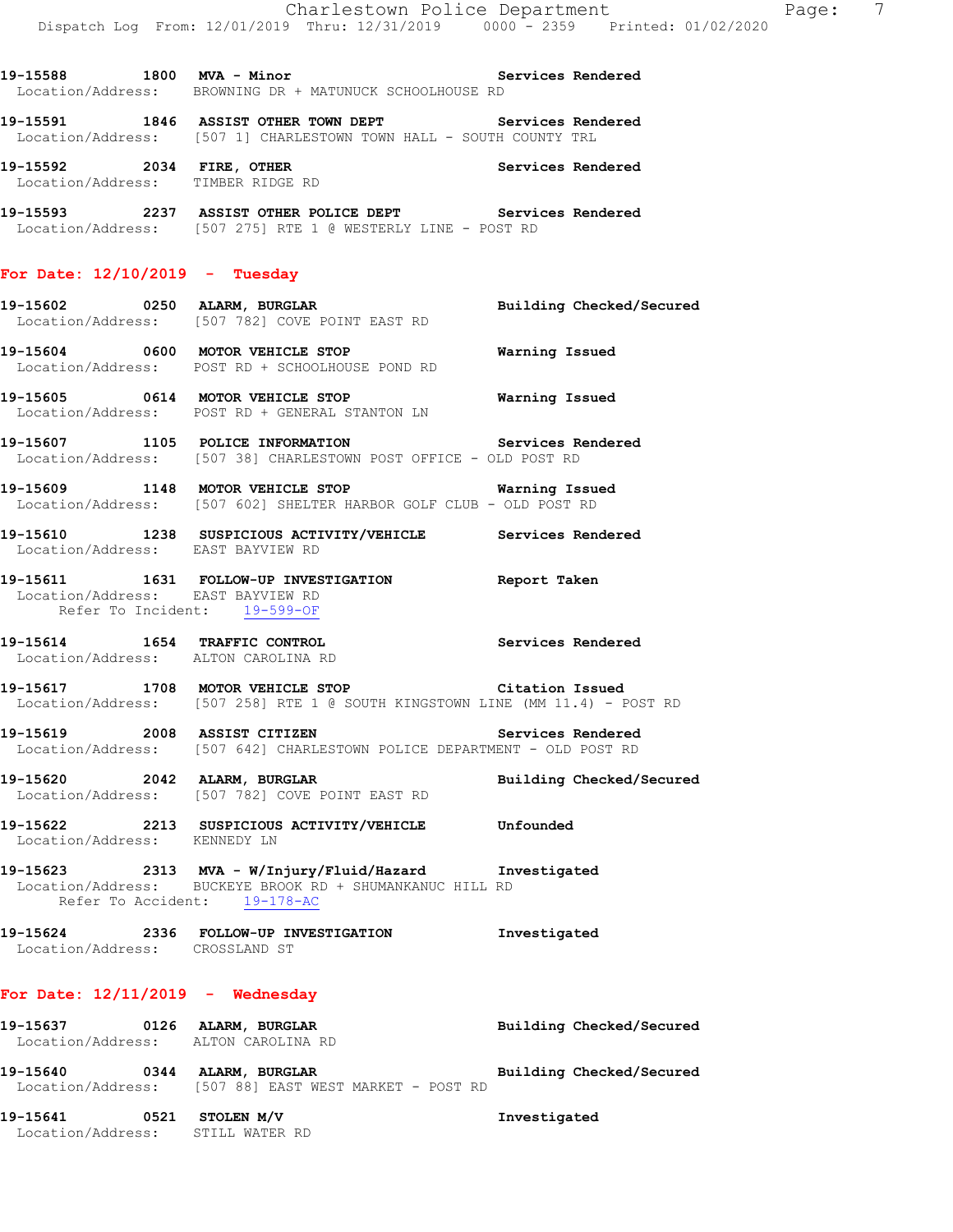|                                                                    |                                                                                                                                                                                                                                                   | Charlestown Police Department<br>Dispatch Log From: 12/01/2019 Thru: 12/31/2019 0000 - 2359 Printed: 01/02/2020 | Page: 8 |  |
|--------------------------------------------------------------------|---------------------------------------------------------------------------------------------------------------------------------------------------------------------------------------------------------------------------------------------------|-----------------------------------------------------------------------------------------------------------------|---------|--|
|                                                                    | Refer To Incident: 19-600-OF                                                                                                                                                                                                                      |                                                                                                                 |         |  |
|                                                                    | 19-15642 0842 MOTOR VEHICLE STOP Warning Issued<br>Location/Address: [507 841] BREACHWAY GRILL - CHARLESTOWN BEACH RD                                                                                                                             |                                                                                                                 |         |  |
|                                                                    | 19-15644 0916 DISABLED MV<br>Location/Address: [507 914] MILE MARKER 6.8 - WILDFLOWER RD                                                                                                                                                          | No Action Required                                                                                              |         |  |
| Location/Address: CAROLINA BACK RD<br>Refer To Accident: 19-179-AC | 19-15645 0923 MVA - Minor<br>Lisaatias (believes: CAROLINA BACK BR                                                                                                                                                                                |                                                                                                                 |         |  |
|                                                                    | 19-15646 0956 ALARM, BURGLAR 19-15646 Investigated<br>Location/Address: [507 76] DOWNEY WEAVER POST - WHIPPLE DR                                                                                                                                  |                                                                                                                 |         |  |
|                                                                    | 19-15647 0959 FOLLOW-UP INVESTIGATION 1nvestigated<br>Location/Address: [507 642] CHARLESTOWN POLICE DEPARTMENT - OLD POST RD                                                                                                                     |                                                                                                                 |         |  |
| Location/Address: CROSSLAND ST                                     | 19-15648 1111 DOMESTIC/Assault/Diso/Other Arrest(s) Made<br>Refer To Arrest: 19-259-AR<br>Arrest: POWERS, ZACHARY A<br>Address: 531 S COUNTY TRL EXETER, RI<br>Age: 26<br>Charges: DOMESTIC-SIMPLE ASSAULT/BATTERY<br>DOMESTIC-DISORDERLY CONDUCT |                                                                                                                 |         |  |
|                                                                    | 19-15651 1324 POLICE TRANSPORT 19-15651 Taken/Refered to Other A<br>Location/Address: [507 642] CHARLESTOWN POLICE DEPARTMENT - OLD POST RD                                                                                                       |                                                                                                                 |         |  |
|                                                                    | 19-15654 1623 MOTOR VEHICLE STOP Warning Issued<br>Vicinity of: [507 201] KENYON INDUSTRIES - SHERMAN AVE                                                                                                                                         |                                                                                                                 |         |  |
| Refer To Accident: 19-180-AC                                       | 19-15655 1629 MVA - Minor<br>Location/Address: [507 270] RTE 1 @ BURLINGAME (MILE MARKER 6.0) - POST RD                                                                                                                                           | Report Taken                                                                                                    |         |  |
| Location/Address: ALTON CAROLINA RD                                | 19-15657 1659 TRAFFIC CONTROL 19-15657 Services Rendered                                                                                                                                                                                          |                                                                                                                 |         |  |
| 19-15658 1812 OFFICER WANTED<br>Location/Address: CROSSLAND ST     |                                                                                                                                                                                                                                                   | Peace Restored                                                                                                  |         |  |
|                                                                    | 19-15660 1857 MOTOR VEHICLE STOP 6 Warning Issued<br>Location/Address: [507 276] RTE 2 @ RICHMOND LINE - SOUTH COUNTY TRL                                                                                                                         |                                                                                                                 |         |  |
|                                                                    | 19-15661 2104 MOTOR VEHICLE STOP 6 Warning Issued<br>Location/Address: [507 260] RTE 1 @ GENERAL STANTON - POST RD                                                                                                                                |                                                                                                                 |         |  |
| 19-15662 2107 OFFICER WANTED<br>Location/Address: CROSSLAND ST     |                                                                                                                                                                                                                                                   | Peace Restored                                                                                                  |         |  |
| Location/Address: CROSSLAND ST                                     | 19-15663 2143 OFFICER WANTED                                                                                                                                                                                                                      | Peace Restored                                                                                                  |         |  |
| For Date: $12/12/2019$ - Thursday                                  |                                                                                                                                                                                                                                                   |                                                                                                                 |         |  |
|                                                                    | 19-15679 0400 POLICE INFORMATION<br>Location/Address: [507 642] CHARLESTOWN POLICE DEPARTMENT - OLD POST RD                                                                                                                                       | No Action Required                                                                                              |         |  |
|                                                                    | 19-15680 0801 MOTOR VEHICLE STOP<br>Location/Address: POST RD + WILDFLOWER RD                                                                                                                                                                     | Citation Issued                                                                                                 |         |  |
| Location/Address: [507 468] KEITH DR                               | 19-15681 0813 WELL BEING CHECK                                                                                                                                                                                                                    | Services Rendered                                                                                               |         |  |
| 19-15683 0944 ALARM, FIRE<br>Location/Address: SAFFORD DR          |                                                                                                                                                                                                                                                   | No Action Required                                                                                              |         |  |
| 19-15684 1040 MOTOR VEHICLE STOP                                   |                                                                                                                                                                                                                                                   | Warning Issued                                                                                                  |         |  |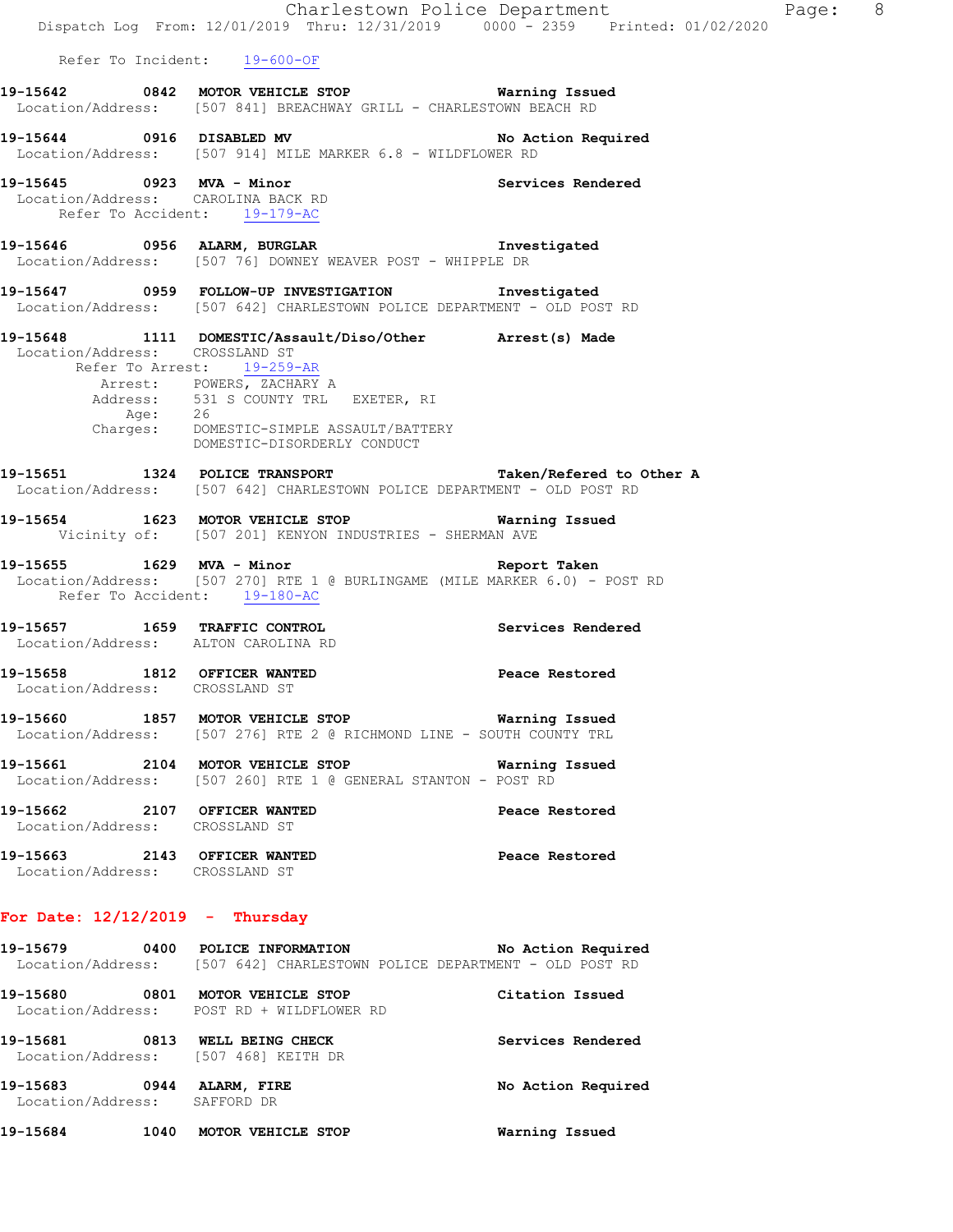|                                                                |                                                                                                                                      | Charlestown Police Department<br>Dispatch Log From: 12/01/2019 Thru: 12/31/2019 0000 - 2359 Printed: 01/02/2020 | Page: 9 |  |
|----------------------------------------------------------------|--------------------------------------------------------------------------------------------------------------------------------------|-----------------------------------------------------------------------------------------------------------------|---------|--|
|                                                                | Location/Address: POST RD + WEST BEACH RD                                                                                            |                                                                                                                 |         |  |
|                                                                | 19-15690 1601 DISABLED MV<br>Location/Address: HORSE FARM - SHANNOCK RD                                                              | Services Rendered                                                                                               |         |  |
|                                                                | 19-15691 1603 MOTOR VEHICLE STOP<br>Location/Address: POST RD + EAST BEACH RD                                                        | Warning Issued                                                                                                  |         |  |
|                                                                | 19-15692 1615 OFFICER WANTED Services Rendered<br>Location/Address: [507 642] CHARLESTOWN POLICE DEPARTMENT - OLD POST RD            |                                                                                                                 |         |  |
|                                                                | 19-15693 1629 MOTOR VEHICLE STOP <b>Arrest(s)</b> Made<br>Location/Address: POST RD + CROSS MILLS RD                                 |                                                                                                                 |         |  |
|                                                                | 19-15694 1701 TRAFFIC CONTROL Services Rendered<br>Location/Address: [507 284] RTE 91 @ RICHMOND LINE - ALTON CAROLINA RD            |                                                                                                                 |         |  |
| Location/Address: OLD POST RD                                  | 19-15695 1709 DISABLED MV                                                                                                            | Services Rendered                                                                                               |         |  |
|                                                                | 19-15696 1836 MOTOR VEHICLE STOP No Action Required<br>Location/Address: [507 284] RTE 91 @ RICHMOND LINE - ALTON CAROLINA RD        |                                                                                                                 |         |  |
|                                                                | 19-15697 1933 MOTOR VEHICLE STOP No Action Required<br>Location/Address: RICHMOND LINE - SOUTH COUNTY TRL                            |                                                                                                                 |         |  |
|                                                                | 19-15699 2023 SUSPICIOUS ACTIVITY/VEHICLE Investigated<br>Location/Address: [507 25] BURLINGAME - MANAGEMENT AREA - BUCKEYE BROOK RD |                                                                                                                 |         |  |
| Location/Address: HILLTOP DR<br>Refer To Incident: 19-601-OF   | 19-15700 2106 COMPLAINT                                                                                                              | Investigated                                                                                                    |         |  |
| 19-15703 2156 OFFICER WANTED<br>Location/Address: CROSSLAND ST |                                                                                                                                      | Investigated                                                                                                    |         |  |
| 19-15704 2349 ASSIST CITIZEN<br>Location/Address: OLD POST RD  |                                                                                                                                      | Services Rendered                                                                                               |         |  |

# **For Date: 12/13/2019 - Friday**

|         | 19-15705 0009 MOTOR VEHICLE STOP 5 Warning Issued<br>Location/Address: POST RD + GENERAL STANTON LN                                                                                                                              |                |  |
|---------|----------------------------------------------------------------------------------------------------------------------------------------------------------------------------------------------------------------------------------|----------------|--|
|         | 19-15716  0117 MOTOR VEHICLE STOP    Varning Issued<br>Location/Address: POST RD + SCHOOLHOUSE POND RD                                                                                                                           |                |  |
|         | Location/Address: [507 28] SIMPLE PEASURES - SOUTH COUNTY TRL                                                                                                                                                                    |                |  |
|         | Location/Address: SK LINE - POST RD                                                                                                                                                                                              |                |  |
|         | 19-15724 0208 MOTOR VEHICLE STOP <b>WATILLE STOP</b><br>Location/Address: POST RD + SCHOOLHOUSE POND RD                                                                                                                          |                |  |
|         | 19-15725 0420 ALARM, BURGLAR Building Checked/Secured<br>Location/Address: [507 372] SOUTH SHORE MENTAL HEALTH - OLD POST RD                                                                                                     |                |  |
|         | 19-15728 0612 MOTOR VEHICLE STOP<br>Location/Address: POST RD + FALCONE LN                                                                                                                                                       | Warning Issued |  |
|         | 19-15729 0826 MOTOR VEHICLE STOP <b>Arrest(s)</b> Made<br>Location/Address: [507 269] RTE 1 @ DRIVING RANGE - POST RD<br>Refer To Summons: 19-261-AR<br>Summons: SHOMBERG, RUSSELL J<br>Address: 20 RHODE ISLAND AVE NEWPORT, RI |                |  |
| Age: 29 | Charges: Driving with Expired License - 1st Offense                                                                                                                                                                              |                |  |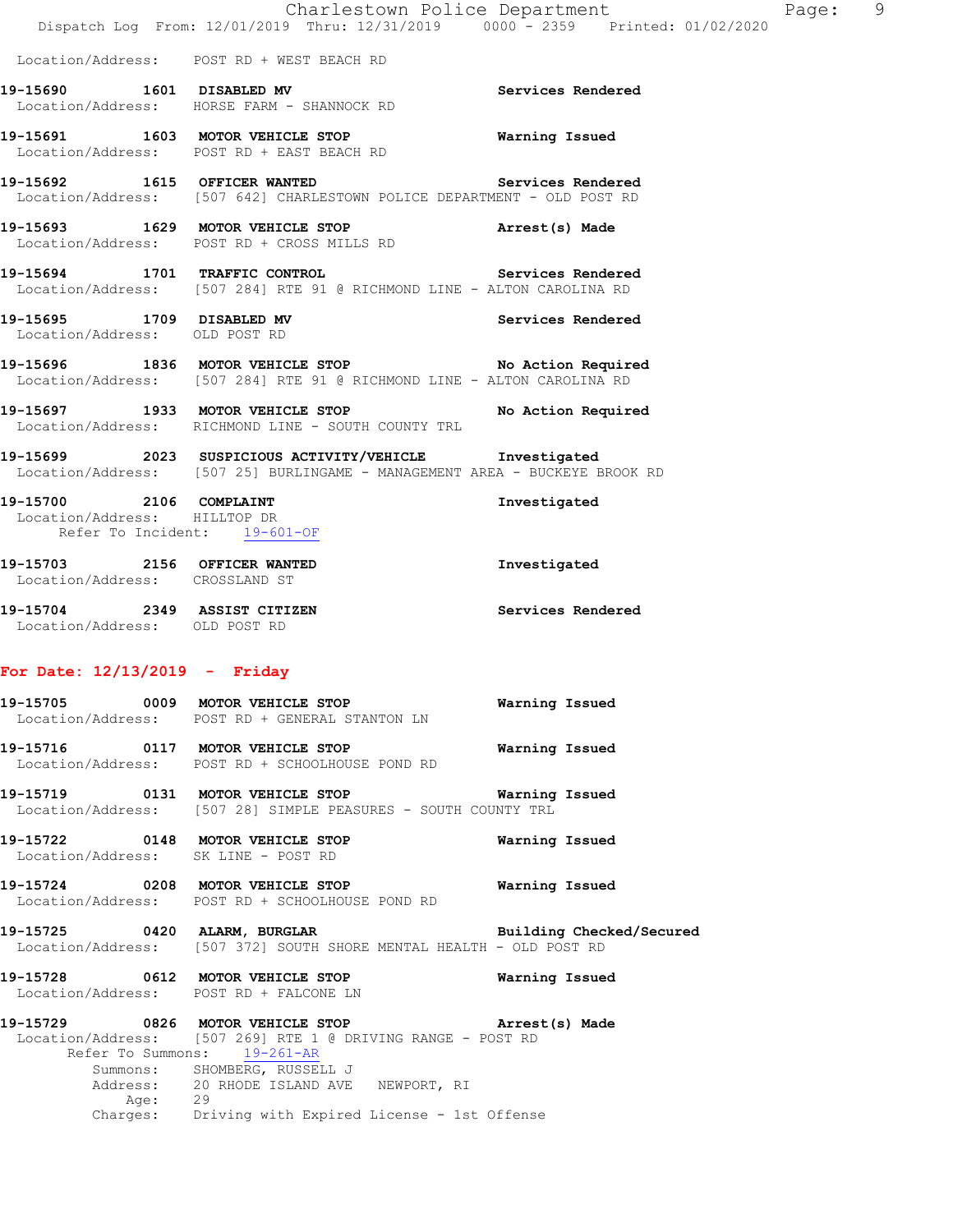Charlestown Police Department Page: 10 Dispatch Log From: 12/01/2019 Thru: 12/31/2019 0000 - 2359 Printed: 01/02/2020 **19-15732 1017 MOTOR VEHICLE STOP Arrest(s) Made**  Vicinity of: [507 850] CROSS MILLS FIRE STATION - OLD POST RD Refer To Summons: 19-262-AR Summons: MCNULTY, JAMES O JR Address: 33 EAGLE NEST TER WAKEFIELD, RI Age: 54 Charges: Driving after denial, suspension or revocation of license - 1st Offense **19-15733 1036 MOTOR VEHICLE STOP Arrest(s) Made**  Location/Address: [507 266] RTE 1 @ WILLOWS - POST RD Refer To Summons: 19-263-AR Summons: RAYMOND, JESSICA S Address: 476B TOLLAND TPKE WILLINGTON, CT Age: 32 Charges: Driving after denial, suspension or revocation of license - 1st Offense **19-15735 1149 MOTOR VEHICLE COMPLAINT Investigated**  Vicinity of: [507 271] RTE 1 @ MICHAEL'S - POST RD **19-15741 1340 MOTOR VEHICLE STOP Warning Issued**  Location/Address: RTE - POST RD + WILDFLOWER RD **19-15744 1551 MOTOR VEHICLE STOP Citation Issued**  Location/Address: [507 357] K&S PIZZA - CAROLINA BACK RD **19-15745 1710 TRAFFIC CONTROL Services Rendered**  Vicinity of: [507 9] BRENDA'S BEAUTY SALON - ALTON CAROLINA RD **19-15746 1750 TRESPASSING Investigated**  Location/Address: HILLTOP DR Refer To Incident: 19-601-OF

# **For Date: 12/14/2019 - Saturday**

|                                | Vicinity of: POST RD + FALCONE LN                                                                                                    |  |
|--------------------------------|--------------------------------------------------------------------------------------------------------------------------------------|--|
|                                | Refer To Accident: 19-181-AC                                                                                                         |  |
|                                | Refer To Arrest: 19-264-AR                                                                                                           |  |
|                                | Arrest: LEPORE, BRYAN S                                                                                                              |  |
|                                | Address: 159 ROBINSON ST WAKEFIELD, RI                                                                                               |  |
|                                | Age: 44<br>Charges: DUI/DRUGS/ALCOHOL/2ND OFFENSE - B.A.C. UNKNOWN                                                                   |  |
|                                | DISORDERLY CONDUCT                                                                                                                   |  |
|                                | 19-15755 1602 POLICE INFORMATION No Action Required                                                                                  |  |
|                                | Location/Address: [507 786] OLD POST RD                                                                                              |  |
|                                | 19-15756 1659 ALARM, BURGLAR BURGLAR Building Checked/Secured<br>Location/Address: ELIZABETH COOPER DR                               |  |
|                                | 19-15757 1702 TRAFFIC CONTROL 19-15757 1702<br>Location/Address: [507 9] BRENDA'S BEAUTY SALON - ALTON CAROLINA RD                   |  |
|                                | 19-15759 1949 HIGHWAY SAFETY - TRAFFIC STOP Warning Issued<br>Location/Address: SOUTH COUNTY TRL + MAPLE LAKE FARM RD                |  |
|                                | 19-15760 2006 HIGHWAY SAFETY - TRAFFIC STOP Warning Issued<br>Location/Address: SOUTH COUNTY TRL + MAPLE LAKE FARM RD                |  |
|                                | 19-15761 2020 HIGHWAY SAFETY - TRAFFIC STOP Warning Issued<br>Location/Address: [507 280] RTE 2 @ CROTTY'S GARAGE - SOUTH COUNTY TRL |  |
|                                | 19-15762 2039 HIGHWAY SAFETY - TRAFFIC STOP Citation Issued<br>Location/Address: POST RD + CROSS MILLS RD                            |  |
| Location/Address: CROSSLAND ST | 19-15763 2049 DOMESTIC/Assault/Diso/Other Peace Restored                                                                             |  |
|                                | 19-15764 2125 HIGHWAY SAFETY - TRAFFIC STOP Warning Issued                                                                           |  |

Location/Address: [507 276] RTE 2 @ RICHMOND LINE - SOUTH COUNTY TRL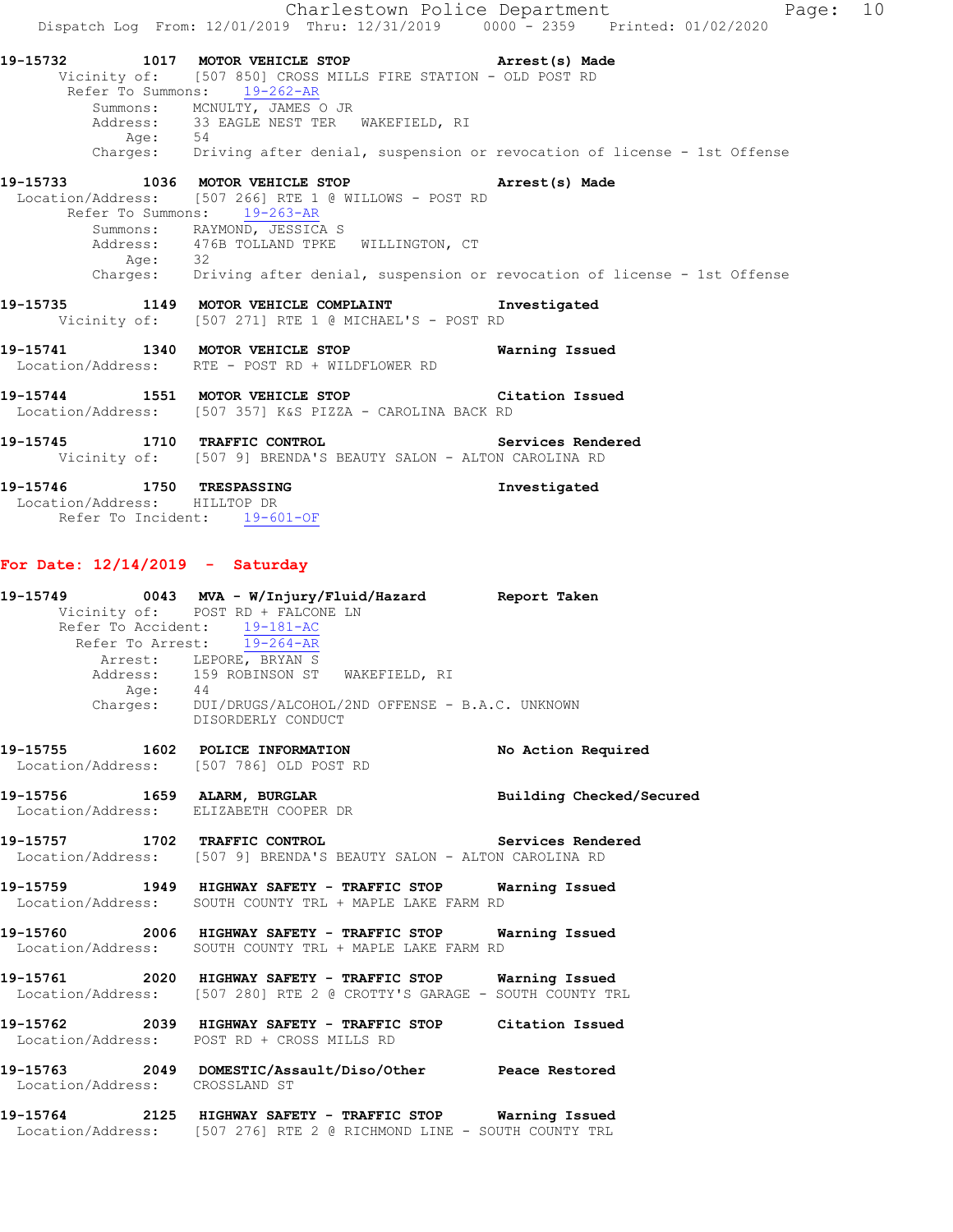**19-15765 2142 HIGHWAY SAFETY - TRAFFIC STOP Warning Issued**  Location/Address: SOUTH COUNTY TRL + MAPLE LAKE FARM RD

**19-15766 2210 HIGHWAY SAFETY - TRAFFIC STOP Warning Issued**  Location/Address: [507 258] RTE 1 @ SOUTH KINGSTOWN LINE (MM 11.4) - POST RD

**19-15767 2223 HIGHWAY SAFETY - TRAFFIC STOP Citation Issued**  Location/Address: [507 261] RTE 1 @ STATE GARAGE (MILE MARKER 9.6) - POST RD

#### **For Date: 12/15/2019 - Sunday**

- **19-15768 0111 WELL BEING CHECK Investigated**  Location/Address: COLUMBIA HEIGHTS OVAL
- **19-15770 1017 MOTOR VEHICLE STOP Citation Issued**  Location/Address: BEND RD
- **19-15771 1045 MOTOR VEHICLE STOP Warning Issued**  Location/Address: POST RD + WARREN RD
- **19-15772 1056 MOTOR VEHICLE STOP Warning Issued**  Location/Address: [507 88] EAST WEST MARKET - POST RD
- **19-15773 1104 MOTOR VEHICLE STOP Warning Issued**  Location/Address: [507 261] RTE 1 @ STATE GARAGE (MILE MARKER 9.6) - POST RD
- **19-15774 1106 MOTOR VEHICLE STOP Warning Issued**  Location/Address: POST RD + SCHOOLHOUSE POND RD
- **19-15775 1109 HIGHWAY SAFETY TRAFFIC STOP Citation Issued**  Location/Address: [507 278] RTE 2 @ RIPPY'S MARKET - SOUTH COUNTY TRL
- **19-15776 1114 MOTOR VEHICLE STOP Warning Issued**  Location/Address: [507 100] RTE 1 @ FIORES (MILE MARKER 8.0) - POST RD
- **19-15777 1119 DIS CONDUCT / FIGHT Investigated**  Location/Address: [507 76] DOWNEY WEAVER POST - WHIPPLE DR Refer To Incident: 19-602-OF
- **19-15778 1143 HIGHWAY SAFETY TRAFFIC STOP Warning Issued**  Location/Address: SOUTH COUNTY TRL + MAPLE LAKE FARM RD
- **19-15779 1159 HIGHWAY SAFETY TRAFFIC STOP Warning Issued**  Location/Address: SOUTH COUNTY TRL + MAPLE LAKE FARM RD
- **19-15780 1209 HIGHWAY SAFETY TRAFFIC STOP Warning Issued**  Location/Address: [507 280] RTE 2 @ CROTTY'S GARAGE - SOUTH COUNTY TRL
- **19-15781 1221 HIGHWAY SAFETY TRAFFIC STOP Citation Issued**  Location/Address: [507 276] RTE 2 @ RICHMOND LINE - SOUTH COUNTY TRL
- **19-15782 1309 HIGHWAY SAFETY TRAFFIC STOP Citation Issued**  Location/Address: SOUTH COUNTY TRL + LAURI DR
- **19-15783 1332 HIGHWAY SAFETY TRAFFIC STOP Citation Issued**  Location/Address: POST RD + FALCONE LN
- **19-15784 1350 HIGHWAY SAFETY TRAFFIC STOP No Action Required**  Location/Address: POST RD + SCHOOLHOUSE POND RD
- **19-15785 1359 HIGHWAY SAFETY TRAFFIC STOP Citation Issued**  Location/Address: POST RD + LAKESIDE DR
- **19-15786 1416 HIGHWAY SAFETY TRAFFIC STOP Warning Issued**  Location/Address: POST RD + PROSSER TRL
- **19-15787 1444 HIGHWAY SAFETY TRAFFIC STOP Warning Issued**  Location/Address: BEND RD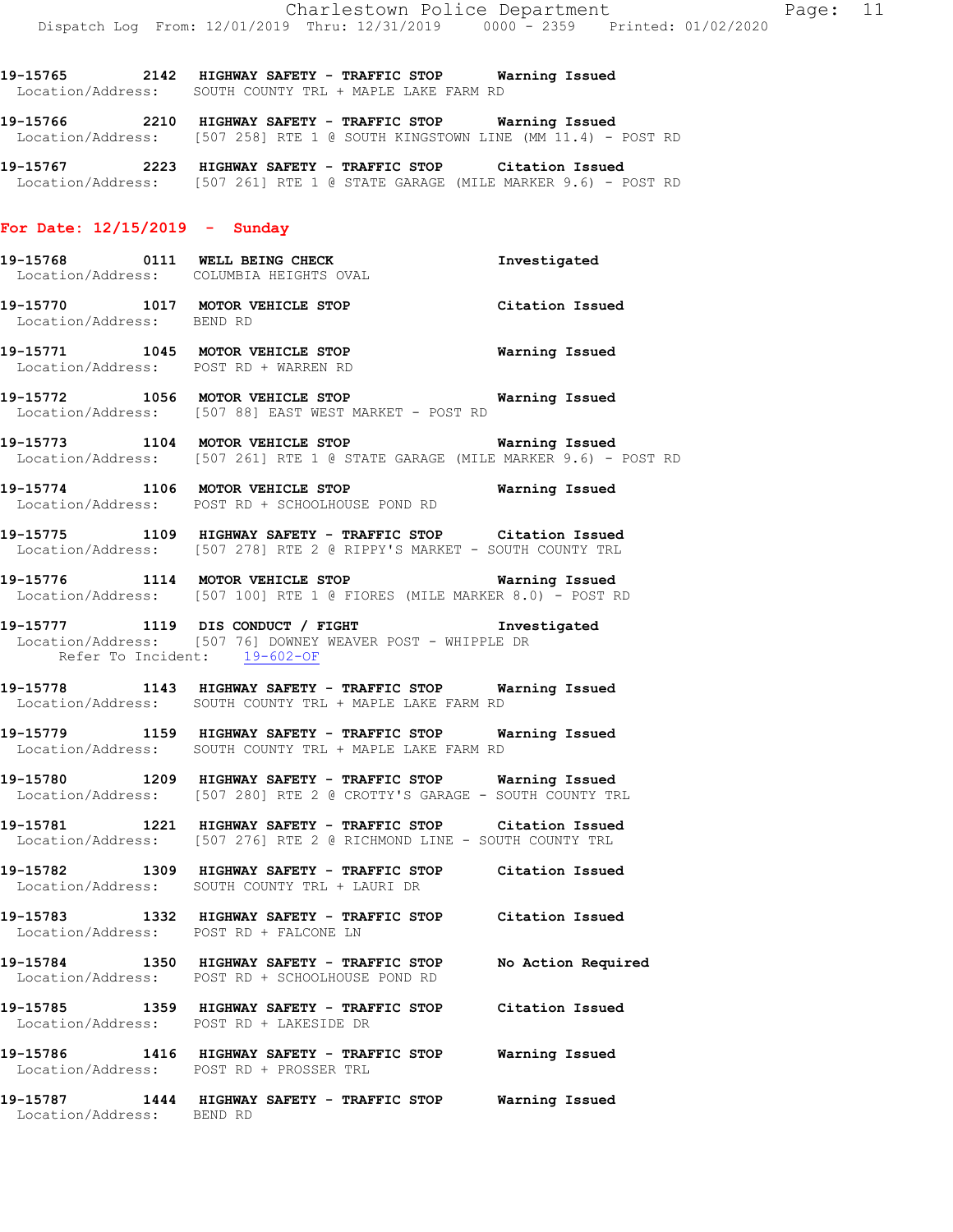**19-15789 1609 MOTOR VEHICLE STOP Warning Issued**  Location/Address: OLD POST RD

**19-15790 1619 MOTOR VEHICLE STOP Warning Issued**  Location/Address: [507 261] RTE 1 @ STATE GARAGE (MILE MARKER 9.6) - POST RD

**19-15791 1625 MOTOR VEHICLE STOP Warning Issued**  Location/Address: [507 923] MILE MARKER 10.2 - FALCONE LN

**19-15792 1633 MOTOR VEHICLE STOP Warning Issued**  Location/Address: [507 100] RTE 1 @ FIORES (MILE MARKER 8.0) - POST RD

**19-15793 1703 TRAFFIC CONTROL Services Rendered**  Location/Address: ALTON CAROLINA RD

**19-15794 1831 MOTOR VEHICLE STOP Warning Issued**  Location/Address: POST RD + PROSSER TRL

**19-15795 1838 OFFICER WANTED Services Rendered**  Location/Address: FAWN CIR

**19-15796 1916 ALARM, FIRE False Alarm**  Location/Address: ALDER RD

**19-15797 1925 MOTOR VEHICLE STOP Warning Issued**  Location/Address: [507 914] MILE MARKER 6.8 - WILDFLOWER RD

**19-15798 2043 MOTOR VEHICLE STOP Warning Issued**  Location/Address: [507 260] RTE 1 @ GENERAL STANTON - POST RD

**19-15799 2125 OFFICER WANTED Investigated**  Location/Address: EDGEWARE ST

#### **For Date: 12/16/2019 - Monday**

**19-15808 0542 MOTOR VEHICLE STOP Warning Issued**  Location/Address: SK LINE - POST RD

**19-15809 0812 MOTOR VEHICLE STOP Warning Issued**  Location/Address: [507 303] RTE 1 @ SOUTH SHORE MENTAL HEALTH (MM 9.0) - POST RD

**19-15810 0820 MOTOR VEHICLE STOP Warning Issued**  Location/Address: [507 100] RTE 1 @ FIORES (MILE MARKER 8.0) - POST RD

**19-15811 0845 MOTOR VEHICLE STOP Warning Issued**  Location/Address: POST RD + CROSS MILLS RD

**19-15812 0852 MOTOR VEHICLE STOP Warning Issued**  Location/Address: POST RD + CROSS MILLS RD

**19-15813 0855 MOTOR VEHICLE STOP Arrest(s) Made**  Location/Address: POST RD + CROSS MILLS RD Refer To Summons: 19-265-AR Summons: BOYNTON, M PATRICIA Address: 472 STONY FORT RD SAUNDERSTOWN, RI Age: 66 Charges: Driving with Expired License - 1st Offense

**19-15814 0903 WELL BEING CHECK Investigated**  Vicinity of: OLD SHANNOCK RD + CAROLINA BACK RD

**19-15815 0948 ALARM, BURGLAR False Alarm**  Location/Address: [507 405] SOUTH COUNTY TRL **19-15818 1329 CIVIL MATTER Services Rendered** 

Location/Address: TAMANACO DR

**19-15819 1335 MOTOR VEHICLE COMPLAINT Could Not Locate**  Location/Address: CROSSLAND ST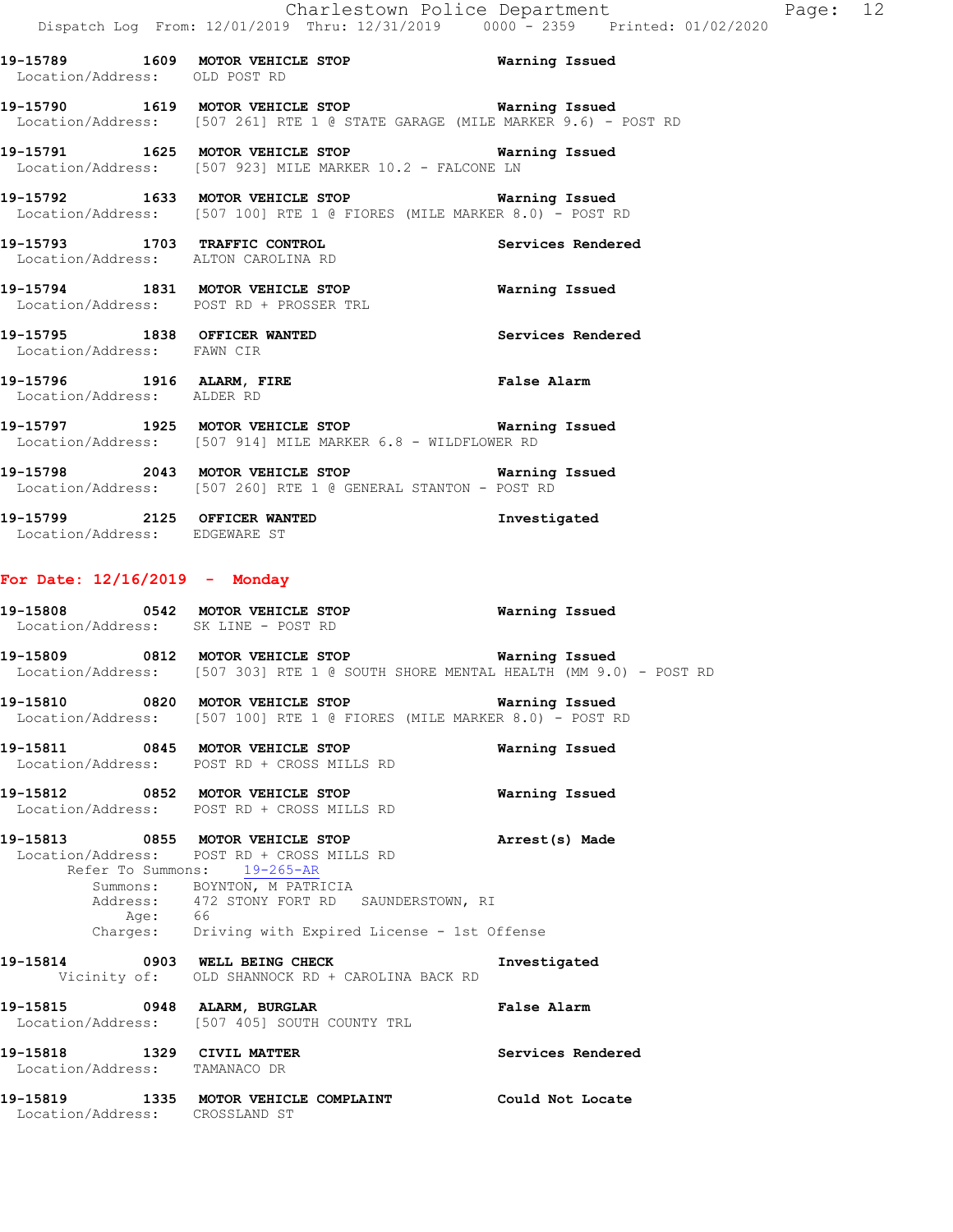**19-15820 1545 STOLEN M/V Report Taken**  Location/Address: TOM READY AND SONS EXCAVATING INC - SHANNOCK RD Refer To Incident: 19-603-OF

- **19-15821 1656 TRAFFIC CONTROL Services Rendered**  Location/Address: ALTON CAROLINA RD
- **19-15822 1757 SUSPICIOUS ACTIVITY/VEHICLE Unfounded**  Location/Address: NUTMEG LN
- **19-15823 1841 MOTOR VEHICLE STOP Warning Issued**  Location/Address: POST RD + BEND RD

### **For Date: 12/17/2019 - Tuesday**

- **19-15831 0039 STOLEN M/V Investigated**  Location/Address: OLD POST RD Refer To Incident: 19-604-OF
- **19-15838 0834 SUSPICIOUS ACTIVITY/VEHICLE Report Taken**  Location/Address: [507 585] STEDMAN & KAZOUNIS - CROSSLAND ST Refer To Incident: 19-605-OF
- **19-15839 1108 ROAD HAZARD/OBSTRUCTION Removed Hazard**  Location/Address: [507 275] RTE 1 @ WESTERLY LINE - POST RD

19-15840 1233 CIVIL MATTER **19-15840** No Action Required Location/Address: BUTTER LN

**19-15841 1504 ASSIST ELDERLY Services Rendered**  Location/Address: [507 663] CAROLINA CONSULTANTS - CAROLINA BACK RD

**19-15844 1706 TRAFFIC CONTROL Services Rendered**  Location/Address: ALTON CAROLINA RD

# **For Date: 12/18/2019 - Wednesday**

- **19-15846 0016 SUSPICIOUS ACTIVITY/VEHICLE Investigated**  Location/Address: [507 876] RICAN - ALTON CAROLINA RD
- **19-15847 0107 ROAD HAZARD/OBSTRUCTION Removed Hazard**  Location/Address: MAPLE LAKE FARM RD + SHANNOCK RD
- **19-15848 0131 MOTOR VEHICLE STOP Investigated**  Location/Address: OLD POST RD + TOCKWOTTEN COVE RD
- **19-15856 0522 FIRE, STRUCTURE Investigated**  Location/Address: SOUTH COUNTY TRL + CAROLINA BACK RD Refer To Incident: 19-606-OF
- **19-15857 0529 FIRE, STRUCTURE Investigated**  Location/Address: HOXSIE AVE Refer To Incident: 19-607-OF
- **19-15861 1039 TRAFFIC CONTROL Services Rendered**  Location/Address: [507 876] RICAN - ALTON CAROLINA RD
- **19-15862 1051 MOTOR VEHICLE STOP Warning Issued**  Location/Address: POST RD + BEND RD
- **19-15864 1143 MOTOR VEHICLE STOP Citation Issued**  Location/Address: POST RD + SCHOOLHOUSE POND RD
- **19-15865 1205 EMBEZZELMENT/FRAUD/FORGERY Report Taken**  Location/Address: LAUREL RD Refer To Incident: 19-608-OF
- **19-15866 1303 MOTOR VEHICLE STOP Warning Issued**  Location/Address: POST RD + SCHOOLHOUSE POND RD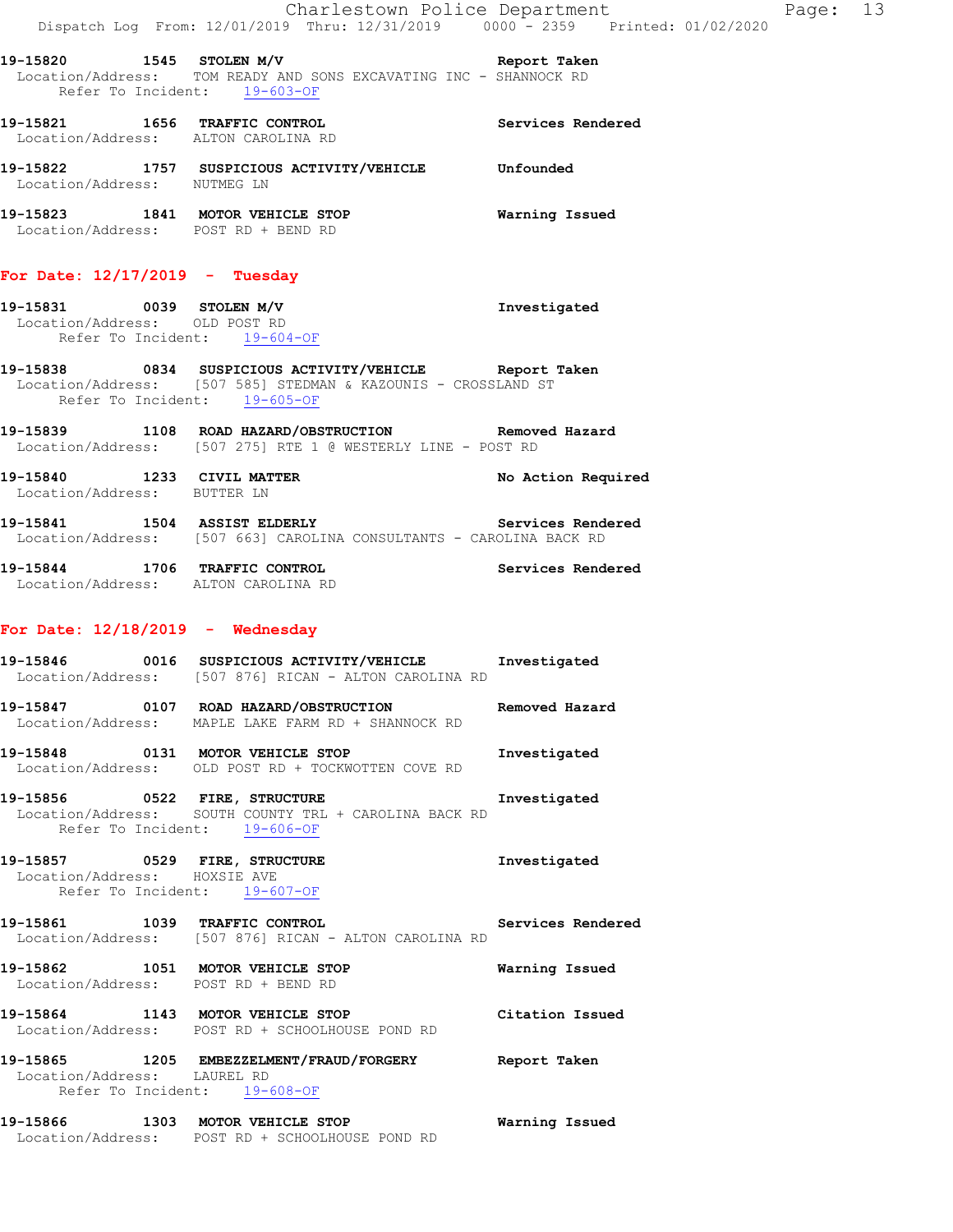| 19-15868<br>Location/Address: | 1657 | SUSPICIOUS ACTIVITY/VEHICLE<br>COLUMBIA HEIGHTS OVAL                           | Investigated      |
|-------------------------------|------|--------------------------------------------------------------------------------|-------------------|
| 19-15869<br>Location/Address: | 1716 | FIRE, OTHER<br>NORTH CASTLE WAY                                                | Investigated      |
| 19-15870<br>Location/Address: | 1719 | TRAFFIC CONTROL<br>ALTON CAROLINA RD                                           | Services Rendered |
| 19-15871                      | 1831 | <b>MOTOR VEHICLE STOP</b><br>Vicinity of: POST RD + TAMANACO DR                | Citation Issued   |
| 19-15873                      | 1854 | COMPLAINT<br>Location/Address: [507 45] RIPPY'S LIQUOR MART - SOUTH COUNTY TRL | Investigated      |

- **19-15875 1921 MOTOR VEHICLE STOP Warning Issued**  Location/Address: TOCKWOTTEN COVE RD + MARITIME DR
- **19-15876 1939 MOTOR VEHICLE STOP Unfounded**  Vicinity of: [507 364] CROTTY AND SONS AUTO BODY - SOUTH COUNTY TRL
- **19-15877 1950 MOTOR VEHICLE STOP Warning Issued**  Vicinity of: HORSESHOE FALLS - SHANNOCK RD
- **19-15879 2044 MOTOR VEHICLE STOP Warning Issued**  Location/Address: [507 100] RTE 1 @ FIORES (MILE MARKER 8.0) - POST RD
- **19-15880 2310 ALARM, BURGLAR Building Checked/Secured**  Location/Address: [507 45] RIPPY'S LIQUOR MART - SOUTH COUNTY TRL
- **19-15883 2334 MOTOR VEHICLE STOP Investigated**  Location/Address: NARROW LN + AUBURN DR
- **19-15884 2357 MOTOR VEHICLE STOP No Action Required**  Location/Address: [507 1] CHARLESTOWN TOWN HALL - SOUTH COUNTY TRL

#### **For Date: 12/19/2019 - Thursday**

- **19-15886 0011 MOTOR VEHICLE STOP Warning Issued**  Location/Address: [507 72] CUMBERLAND FARMS - OLD POST RD
- **19-15887 0025 MOTOR VEHICLE STOP Warning Issued**  Location/Address: POST RD + GENERAL STANTON LN
- **19-15888 0048 ALARM, BURGLAR False Alarm**  Location/Address: [507 45] RIPPY'S LIQUOR MART - SOUTH COUNTY TRL
- **19-15889 0104 MOTOR VEHICLE COMPLAINT Investigated**  Location/Address: LAURI DR Refer To Incident: 19-609-OF
- **19-15896 0351 ALARM, BURGLAR Investigated**  Location/Address: [507 64] RATHSKELLER RESTAURANT - OLD COACH RD
- **19-15897 0406 ALARM, BURGLAR Building Checked/Secured**  Location/Address: [507 76] DOWNEY WEAVER POST - WHIPPLE DR
- **19-15898 0615 ASSIST CITIZEN Services Rendered**  Location/Address: BRIARWOOD DR
- **19-15900 0752 SUSPICIOUS ACTIVITY/VEHICLE Investigated**  Location/Address: SAND PLAIN RD
- **19-15907 1333 ALARM, BURGLAR Building Checked/Secured**  Location/Address: WEST END RD
- **19-15908 1608 MOTOR VEHICLE STOP No Action Required**  Vicinity of: [507 212] SURFSIDE MOTOR INN - NARROW LN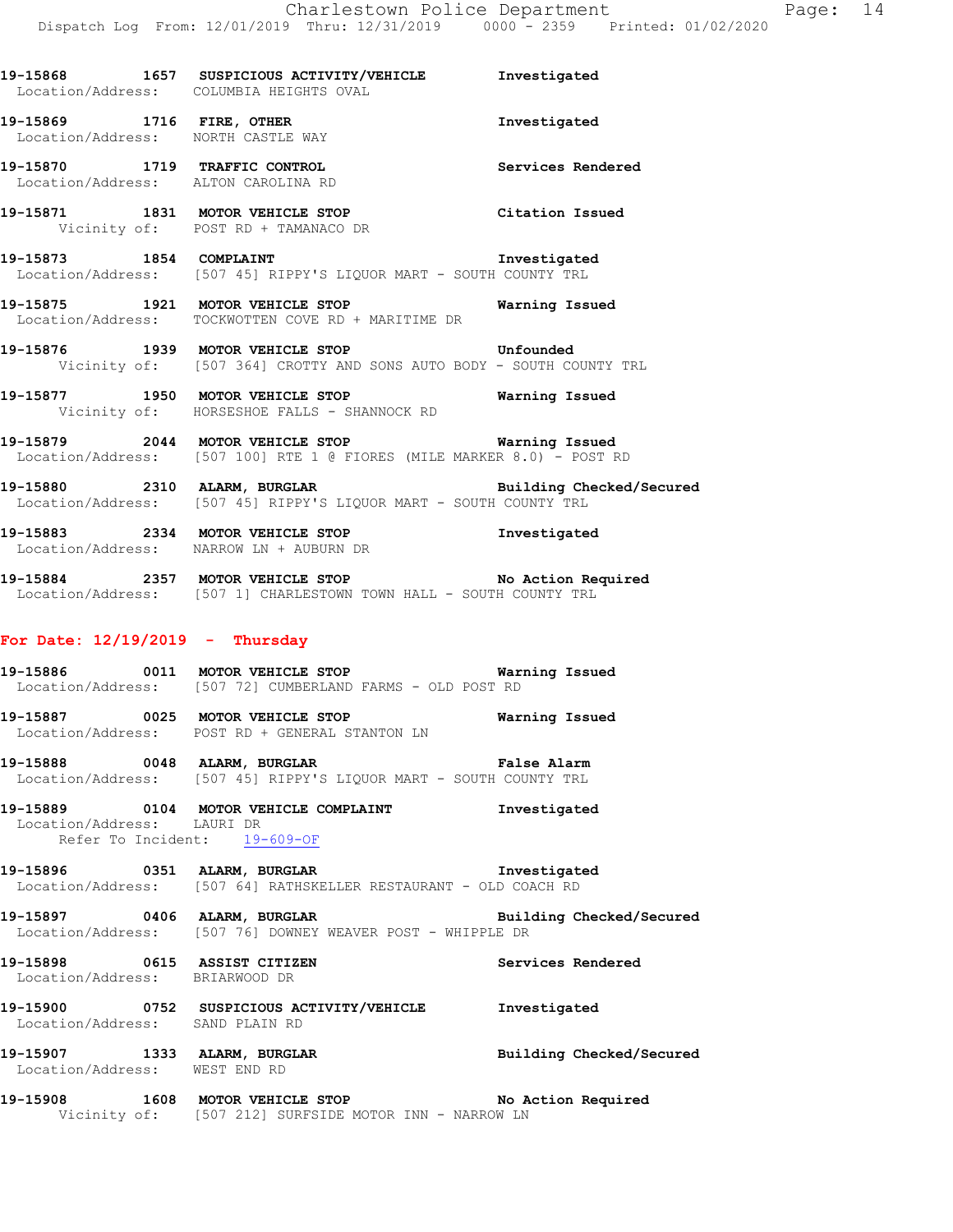**19-15909 1652 MOTOR VEHICLE STOP Warning Issued**  Location/Address: BAPTIST CHURCH - SHANNOCK RD

**19-15910 1719 MOTOR VEHICLE STOP No Action Required**  Location/Address: [507 279] RTE 2 @ CHARLESTOWN TOWN HALL - SOUTH COUNTY TRL

**19-15911 1723 TRAFFIC CONTROL Services Rendered**  Location/Address: [507 9] BRENDA'S BEAUTY SALON - ALTON CAROLINA RD

**19-15912 1727 MOTOR VEHICLE STOP Warning Issued**  Location/Address: [507 283] RTE 2 @ GIFT BARN - SOUTH COUNTY TRL

**19-15913 1728 MOTOR VEHICLE STOP Warning Issued**  Location/Address: [507 269] RTE 1 @ DRIVING RANGE - POST RD

**19-15914 1740 ALARM, BURGLAR False Alarm**  Location/Address: ALTON CAROLINA RD

**19-15915 2039 MOTOR VEHICLE STOP Warning Issued**  Location/Address: [507 261] RTE 1 @ STATE GARAGE (MILE MARKER 9.6) - POST RD

**19-15916 2103 SUSPICIOUS ACTIVITY/VEHICLE Could Not Locate**  Location/Address: SHUMANKANUC HILL RD + BUCKEYE BROOK RD

**19-15918 2227 PSYCHOLOGICAL EMERGENCY Transported to Hospital**  Location/Address: PECKHAM HOLLOW RD

**19-15919 2348 ALARM, BURGLAR Building Checked/Secured**  Location/Address: [507 937] GEMELLI BISTRO - FALCONE LN

#### **For Date: 12/20/2019 - Friday**

**19-15923 0019 MOTOR VEHICLE STOP Arrest(s) Made**  Location/Address: [507 83] MEADOW BROOK INN - CAROLINA BACK RD Refer To Summons: 19-266-AR Summons: LUBIN, BRITTANY R Address: 19 WOODVILE ALTON RD Apt. #110 WOODRIVER JUNCTION, RI Age: 26<br>Charges: Dri Driving after denial, suspension or revocation of license - 1st Offense **19-15928 0051 MOTOR VEHICLE STOP Citation Issued**  Vicinity of: CAROLINA BACK RD + SOUTH COUNTY TRL **19-15929 0058 MOTOR VEHICLE STOP Warning Issued**  Vicinity of: POST RD + NARROW LN **19-15939 0608 POLICE INFORMATION No Action Required**  Location/Address: SAGAMORE DR **19-15940 0803 DOMESTIC/Assault/Diso/Other Investigated**  Location/Address: CROSSLAND ST **19-15941 0858 SUSPICIOUS ACTIVITY/VEHICLE Investigated**  Location/Address: EAST BAYVIEW RD **19-15943 1324 SUSPICIOUS ACTIVITY/VEHICLE Could Not Locate**  Location/Address: BRETON DR **19-15945 1334 TRAFFIC CONTROL Services Rendered**  Vicinity of: [507 19] CHARLESTOWN ELEMENTARY SCHOOL - CAROLINA BACK RD **19-15947 1432 DOMESTIC/Assault/Diso/Other Arrest(s) Made**  Location/Address: INDIAN TRL Refer To Arrest: 19-267-AR Arrest: WIGSTEN, CLARICE R Address: 10 INDIAN TRL CHARLESTOWN, RI<br>Age: 26  $Age:$  Charges: DOMESTIC-SIMPLE ASSAULT/BATTERY DOMESTIC-DISORDERLY CONDUCT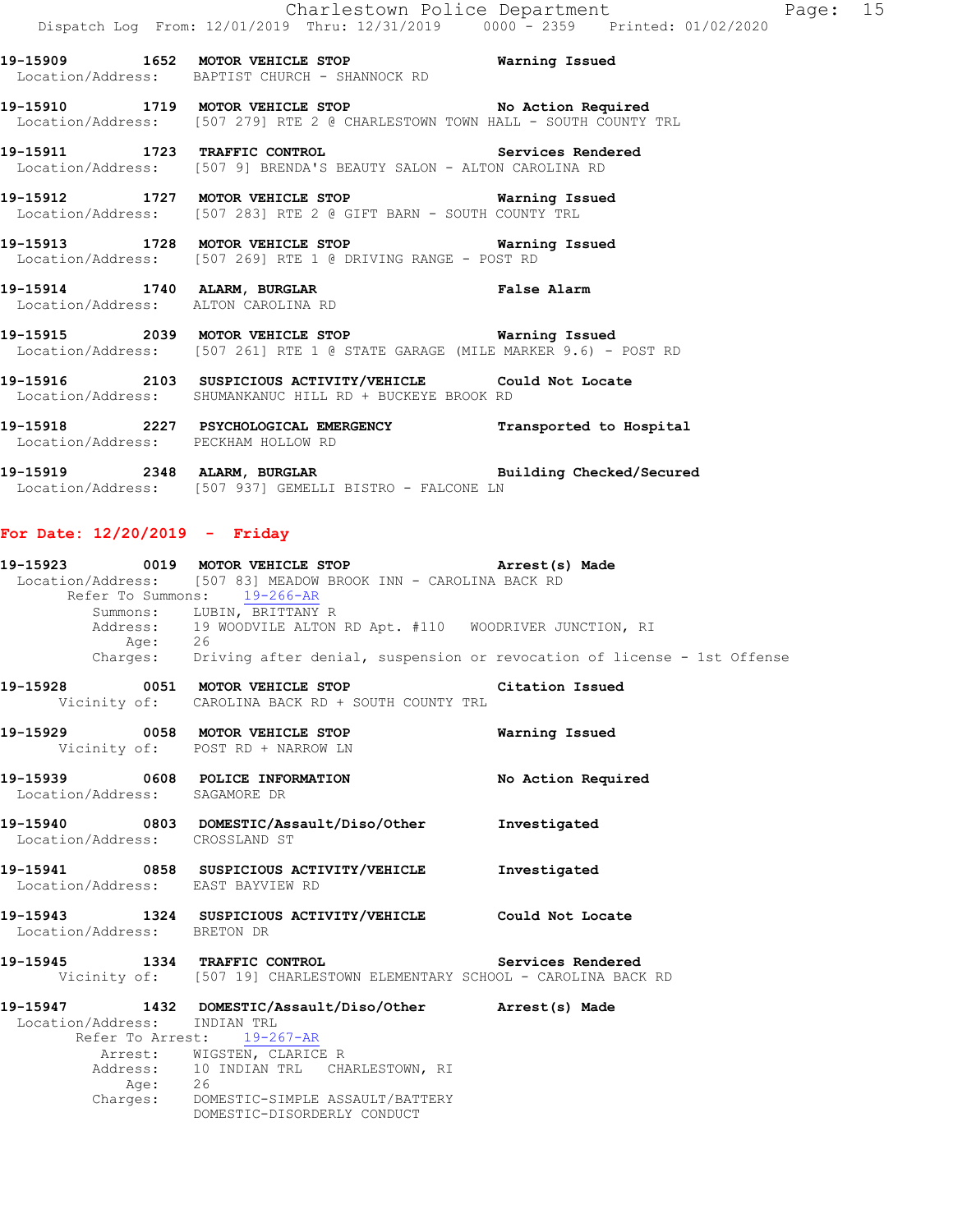**19-15948 1547 MOTOR VEHICLE STOP Warning Issued**  Location/Address: POST RD + WILDFLOWER RD

**19-15949 1555 MOTOR VEHICLE STOP Warning Issued**  Location/Address: [507 100] RTE 1 @ FIORES (MILE MARKER 8.0) - POST RD

**19-15950 1602 MOTOR VEHICLE STOP Warning Issued**  Location/Address: POST RD + TAMANACO DR

**19-15951 1717 TRAFFIC CONTROL Services Rendered**  Location/Address: [507 9] BRENDA'S BEAUTY SALON - ALTON CAROLINA RD

**19-15952 1757 ALARM, BURGLAR Building Checked/Secured**  Location/Address: [507 526] OLD POST RD

**19-15953 1828 MOTOR VEHICLE STOP Warning Issued**  Location/Address: [507 269] RTE 1 @ DRIVING RANGE - POST RD

**19-15954 1835 MOTOR VEHICLE STOP Warning Issued**  Location/Address: [507 279] RTE 2 @ CHARLESTOWN TOWN HALL - SOUTH COUNTY TRL

**19-15955 1850 MOTOR VEHICLE STOP Warning Issued**  Location/Address: [507 261] RTE 1 @ STATE GARAGE (MILE MARKER 9.6) - POST RD

**19-15958 2140 DISTURBANCE/Music/Noise Investigated**  Location/Address: RAM ISLAND RD

**19-15959 2210 MOTOR VEHICLE STOP No Action Required**  Location/Address: [507 310] RTE 1A @ CUMBERLAND FARMS - OLD POST RD

**19-15961 2250 FIRE, OTHER Investigated**  Location/Address: OLD COACH RD

**19-15962 2300 MOTOR VEHICLE COMPLAINT Unfounded**  Location/Address: POST RD + GENERAL STANTON LN

**19-15963 2311 MOTOR VEHICLE STOP Warning Issued**  Vicinity of: POST RD + KING'S FACTORY RD

**19-15965 2347 MOTOR VEHICLE STOP Warning Issued**  Location/Address: [507 258] RTE 1 @ SOUTH KINGSTOWN LINE (MM 11.4) - POST RD

**19-15966 2355 MOTOR VEHICLE STOP Warning Issued**  Location/Address: POST RD + GENERAL STANTON LN

#### **For Date: 12/21/2019 - Saturday**

**19-15967 0003 MOTOR VEHICLE STOP Warning Issued**  Location/Address: POST RD + SCHOOLHOUSE POND RD **19-15969 0034 MOTOR VEHICLE STOP Warning Issued**  Location/Address: ALTON CAROLINA RD **19-15971 0041 ANIMAL COMPLAINT Investigated**  Location/Address: SOUTH COUNTY TRL **19-15972 0109 MOTOR VEHICLE STOP Warning Issued**  Location/Address: POST RD + SCHOOLHOUSE POND RD **19-15973 0117 MOTOR VEHICLE STOP No Action Required**  Vicinity of: SOUTH COUNTY TRL + OLD MILL RD **19-15975 0145 MOTOR VEHICLE STOP Warning Issued** 

Location/Address: [507 258] RTE 1 @ SOUTH KINGSTOWN LINE (MM 11.4) - POST RD

**19-15976 0217 MOTOR VEHICLE STOP Citation Issued**  Location/Address: [507 260] RTE 1 @ GENERAL STANTON - POST RD

**19-15979 0523 SUSPICIOUS ACTIVITY/VEHICLE Investigated**  Location/Address: [507 841] BREACHWAY GRILL - CHARLESTOWN BEACH RD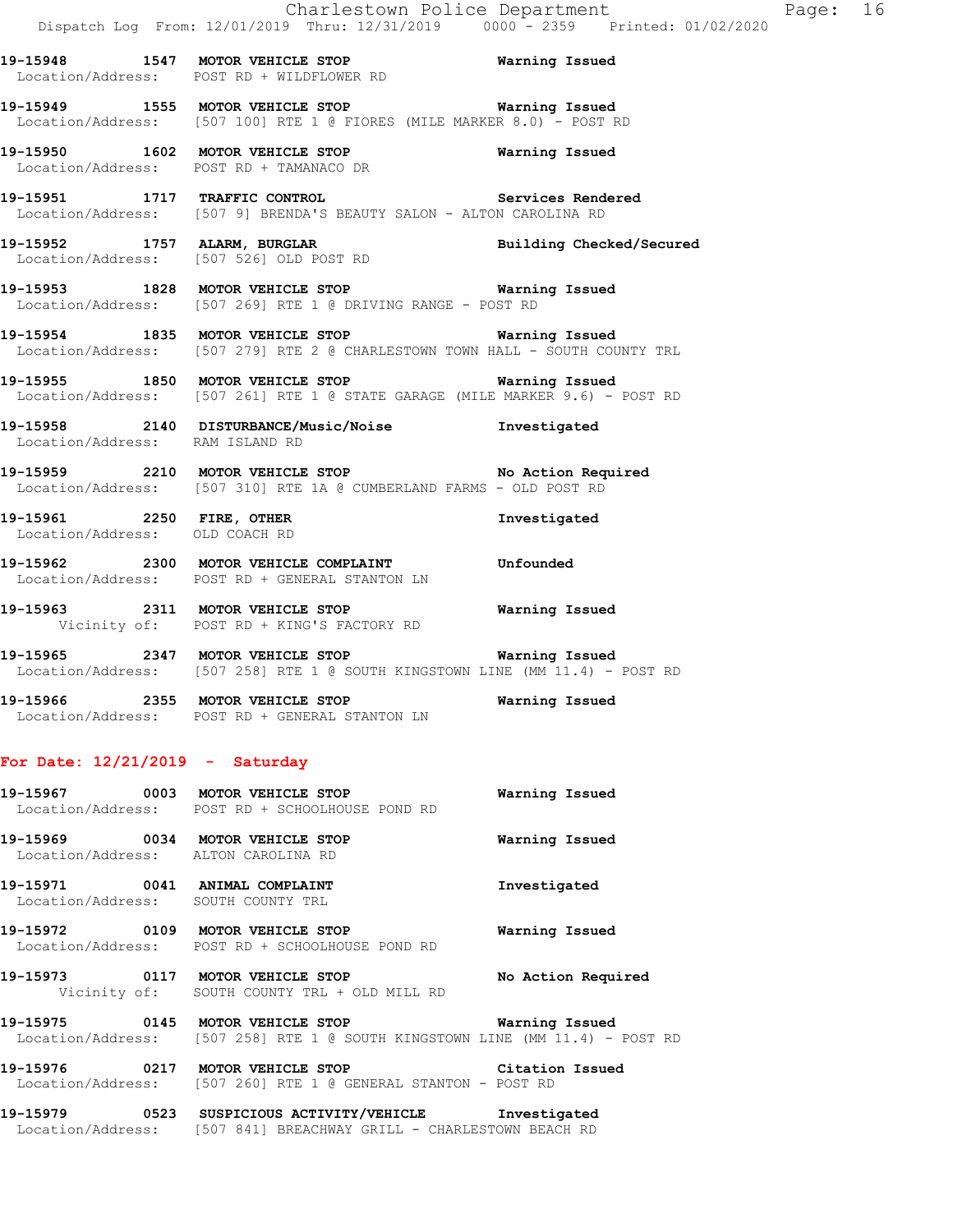**19-15982 1010 MOTOR VEHICLE STOP Warning Issued**  Vicinity of: KING'S FACTORY RD **19-15983 1033 MOTOR VEHICLE STOP Warning Issued**  Location/Address: KING'S FACTORY RD + NARRAGANSETT TRL **19-15984 1036 WELL BEING CHECK Investigated**  Location/Address: KLONDIKE RD **19-15985 1200 MOTOR VEHICLE STOP Warning Issued**  Location/Address: [507 261] RTE 1 @ STATE GARAGE (MILE MARKER 9.6) - POST RD **19-15986 1211 MOTOR VEHICLE STOP Warning Issued**  Location/Address: POST RD + CROSS MILLS RD

**19-15987 1218 DISABLED MV Services Rendered**  Vicinity of: KING'S FACTORY RD **19-15989 1255 MOTOR VEHICLE STOP Warning Issued**  Vicinity of: POST RD

**19-15990 1643 MOTOR VEHICLE STOP Citation Issued**  Location/Address: SOUTH COUNTY TRL + CAROLINA BACK RD

**19-15991 1700 TRAFFIC CONTROL Services Rendered**  Location/Address: ALTON CAROLINA RD

**19-15992 1813 MOTOR VEHICLE STOP Warning Issued**  Location/Address: POST RD + KING'S FACTORY RD

**19-15993 1924 OFFICER WANTED Unfounded**  Location/Address: QUAIL LN

**19-15994 1932 SUSPICIOUS ACTIVITY/VEHICLE Investigated**  Location/Address: KICKAPOO RUN

**19-15995 2125 PARKING VIOLATIONS Services Rendered**  Location/Address: SAND HILL RD

**19-15996 2351 MOTOR VEHICLE STOP Citation Issued**  Location/Address: [507 258] RTE 1 @ SOUTH KINGSTOWN LINE (MM 11.4) - POST RD

#### **For Date: 12/22/2019 - Sunday**

**19-15999 0026 OFFICER WANTED Investigated**  Location/Address: KING'S FACTORY RD + SHUMANKANUC HILL RD

**19-16000 0059 MOTOR VEHICLE STOP Investigated**  Location/Address: SOUTH COUNTY TRL + EAST CHARLES ST Refer To Incident: 19-610-OF

**19-16002 0453 ASSIST CITIZEN Services Rendered**  Location/Address: [507 72] CUMBERLAND FARMS - OLD POST RD

**19-16003 0934 MOTOR VEHICLE STOP Warning Issued**  Location/Address: [507 28] SIMPLE PEASURES - SOUTH COUNTY TRL

**19-16004 0937 MOTOR VEHICLE STOP No Action Required**  Location/Address: POST RD + NARROW LN **19-16005 0944 MOTOR VEHICLE STOP Warning Issued**  Location/Address: POST RD + FALCONE LN

**19-16006 0952 MOTOR VEHICLE STOP Warning Issued**  Location/Address: POST RD + SCHOOLHOUSE POND RD

**19-16007 1009 MOTOR VEHICLE STOP Warning Issued**  Location/Address: POST RD + CROSS MILLS RD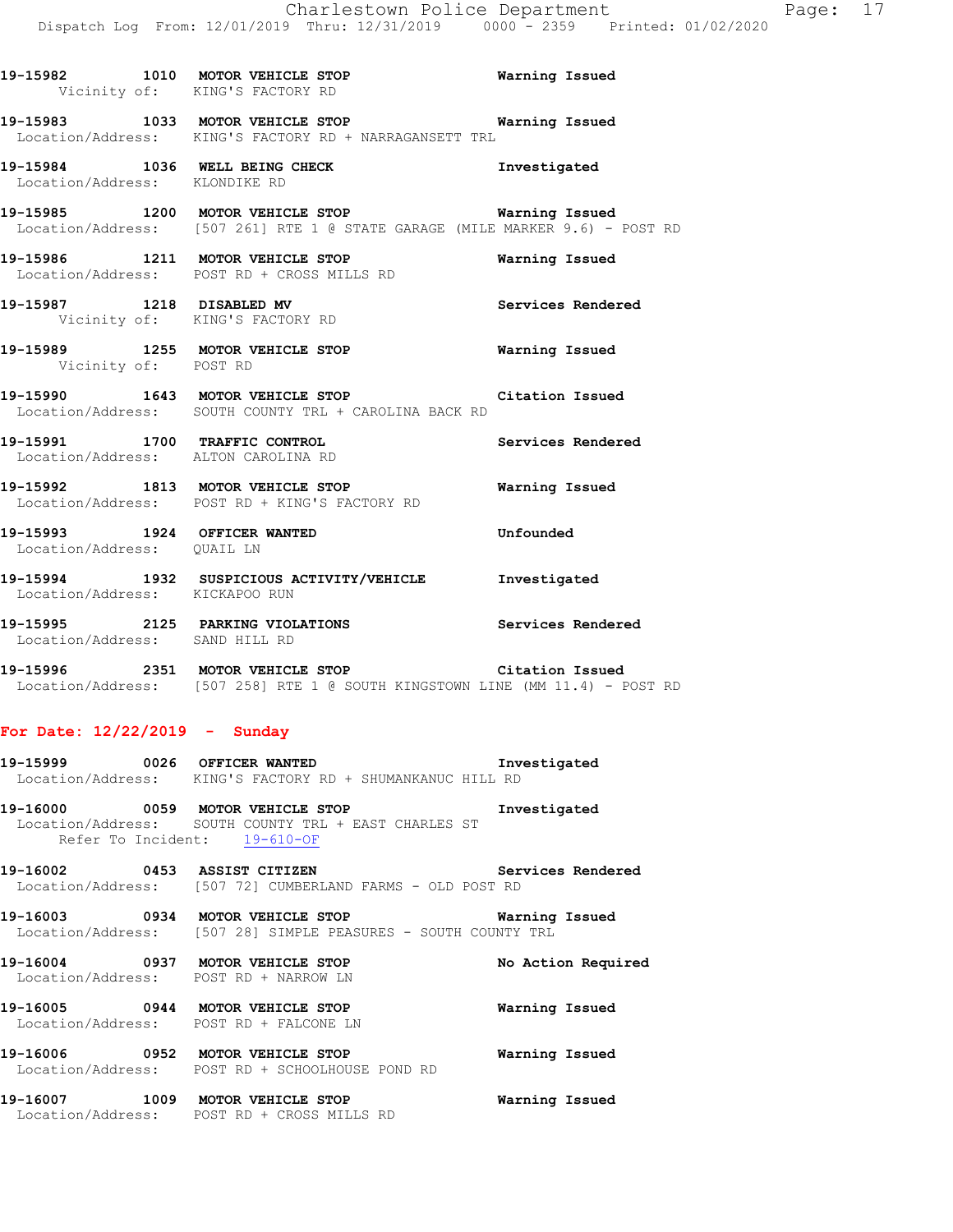**19-16008 1021 MOTOR VEHICLE STOP Warning Issued**  Location/Address: POST RD + CROSS MILLS RD **19-16009 1032 MOTOR VEHICLE STOP Warning Issued**  Location/Address: POST RD + CROSS MILLS RD **19-16010 1045 MOTOR VEHICLE STOP Warning Issued**  Location/Address: [507 276] RTE 2 @ RICHMOND LINE - SOUTH COUNTY TRL **19-16011 1111 HIGHWAY SAFETY - TRAFFIC STOP Warning Issued**  Location/Address: POST RD + WILDFLOWER RD **19-16012 1136 ALARM, BURGLAR Building Checked/Secured**  Location/Address: SOUTH LEWIS ST **19-16013 1213 MOTOR VEHICLE STOP Warning Issued**  Location/Address: [507 100] RTE 1 @ FIORES (MILE MARKER 8.0) - POST RD **19-16014 1218 HIGHWAY SAFETY - TRAFFIC STOP Warning Issued**  Location/Address: POST RD + BEND RD **19-16016 1229 HIGHWAY SAFETY - TRAFFIC STOP Citation Issued**  Location/Address: POST RD + TAMANACO DR **19-16017 1247 HIGHWAY SAFETY - TRAFFIC STOP Citation Issued**  Location/Address: [507 100] RTE 1 @ FIORES (MILE MARKER 8.0) - POST RD

**19-16018 1301 HIGHWAY SAFETY - TRAFFIC STOP Citation Issued**  Location/Address: POST RD + WILDFLOWER RD

**19-16019 1331 HIGHWAY SAFETY - TRAFFIC STOP Warning Issued**  Location/Address: POST RD + BEND RD

**19-16020 1343 HIGHWAY SAFETY - TRAFFIC STOP Citation Issued**  POST RD + FALCONE LN

**19-16021 1358 HIGHWAY SAFETY - TRAFFIC STOP Citation Issued**  Location/Address: POST RD + CROSS MILLS RD

**19-16022 1407 DISABLED MV No Action Required**  Location/Address: [507 260] RTE 1 @ GENERAL STANTON - POST RD

**19-16023 1514 HIGHWAY SAFETY - TRAFFIC STOP Citation Issued**  Location/Address: POST RD + WILDFLOWER RD

**19-16024 1542 HIGHWAY SAFETY - TRAFFIC STOP Citation Issued**  Location/Address: POST RD + LAKESIDE DR

**19-16025 1553 HIGHWAY SAFETY - TRAFFIC STOP Warning Issued**  Location/Address: POST RD + SCHOOLHOUSE POND RD

**19-16026 1557 HIGHWAY SAFETY - TRAFFIC STOP Warning Issued**  Location/Address: POST RD + CROSS MILLS RD

**19-16027 1602 HIGHWAY SAFETY - TRAFFIC STOP Warning Issued**  Location/Address: POST RD + GENERAL STANTON LN

**19-16028 1606 MOTOR VEHICLE COMPLAINT No Action Required**  Location/Address: SOUTH COUNTY TRL

**19-16029 1611 HIGHWAY SAFETY - TRAFFIC STOP Warning Issued**  Location/Address: POST RD + CROSS MILLS RD

**19-16030 1623 HIGHWAY SAFETY - TRAFFIC STOP Warning Issued**  Location/Address: [507 46] WASHINGTON TRUST COMPANY - OLD POST RD

**19-16031 1637 HIGHWAY SAFETY - TRAFFIC STOP Citation Issued**  Location/Address: POST RD + CROSS MILLS RD

**19-16032 1658 HIGHWAY SAFETY - TRAFFIC STOP Citation Issued**  Vicinity of: [507 247] HUNGRY HAVEN RESTAURANT - SOUTH COUNTY TRL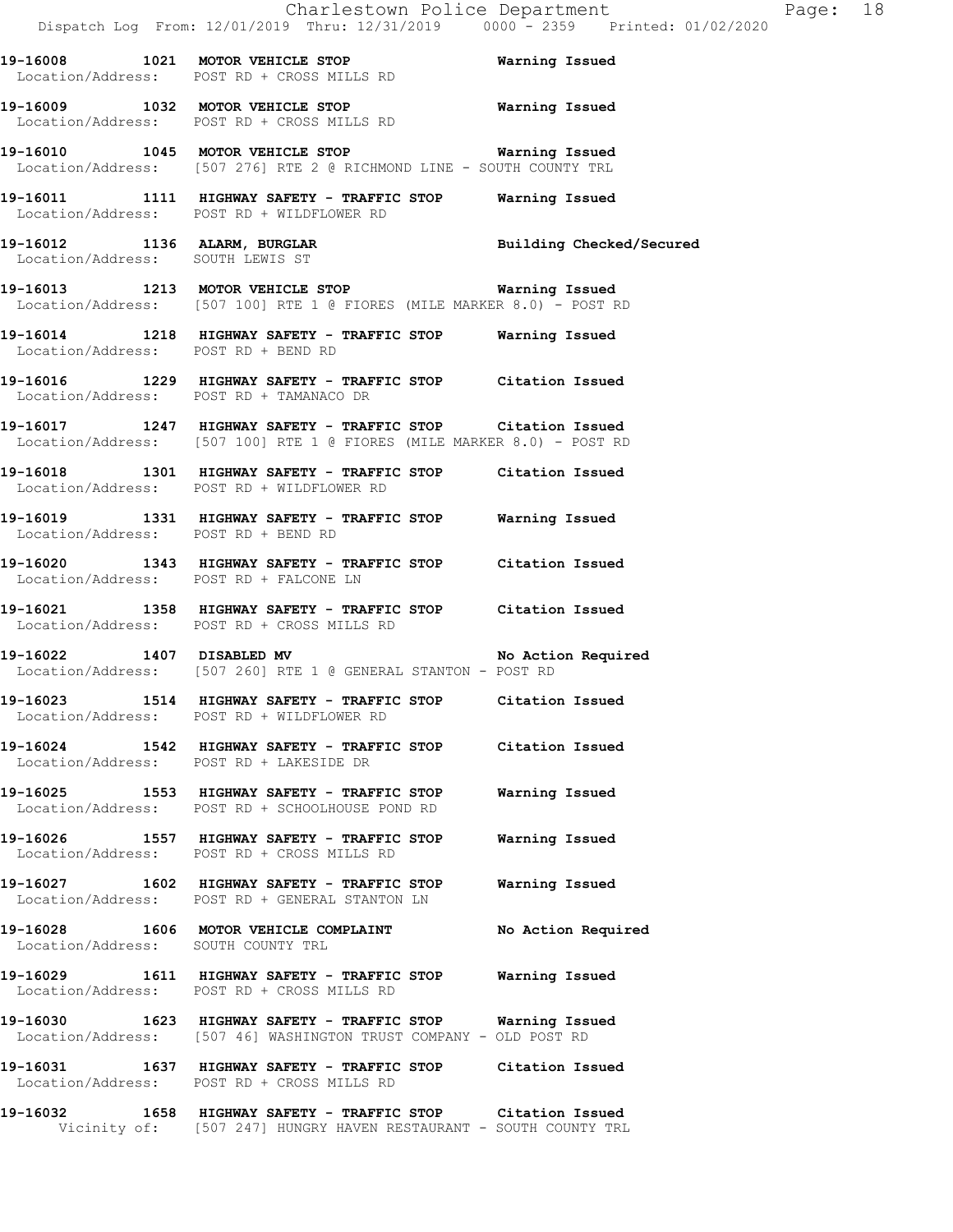**19-16033 1714 HIGHWAY SAFETY - TRAFFIC STOP Citation Issued**  Location/Address: [507 100] RTE 1 @ FIORES (MILE MARKER 8.0) - POST RD

**19-16034 1734 HIGHWAY SAFETY - TRAFFIC STOP Citation Issued**  Location/Address: OLD POST RD + FORT NINIGRET RD

**19-16035 1755 HIGHWAY SAFETY - TRAFFIC STOP Warning Issued**  Location/Address: POST RD + CROSS MILLS RD

**19-16036 1828 HIGHWAY SAFETY - TRAFFIC STOP Warning Issued**  Location/Address: POST RD + CROSS MILLS RD

**19-16037 1836 HIGHWAY SAFETY - TRAFFIC STOP Citation Issued**  Vicinity of: [507 266] RTE 1 @ WILLOWS - POST RD

**19-16038 1932 MOTOR VEHICLE STOP Warning Issued**  Location/Address: POST RD + BEND RD

**19-16039 1949 DOMESTIC/Assault/Diso/Other Investigated**  Location/Address: LAURI DR

**19-16040 2110 MOTOR VEHICLE STOP Warning Issued**  Location/Address: SOUTH COUNTY TRL + JONATHAN DR

**19-16041 2340 SUSPICIOUS ACTIVITY/VEHICLE Investigated**  Location/Address: [507 919] MILE MARKER 9.0 - POST RD Refer To Incident: 19-611-OF

#### **For Date: 12/23/2019 - Monday**

| 19-16058 0842 MVA - Minor<br>Vicinity of: CAROLINA BACK RD<br>Refer To Accident: 19-182-AC | Services Rendered                                                                                                                      |  |
|--------------------------------------------------------------------------------------------|----------------------------------------------------------------------------------------------------------------------------------------|--|
|                                                                                            | 19-16059 0918 MOTOR VEHICLE STOP <b>Warning Issued</b><br>Location/Address: [507 258] RTE 1 @ SOUTH KINGSTOWN LINE (MM 11.4) - POST RD |  |
| Vicinity of: SAND PLAIN RD                                                                 | 19-16060 0924 MOTOR VEHICLE STOP Citation Issued                                                                                       |  |
|                                                                                            | 19-16062 1008 MOTOR VEHICLE STOP 6 Warning Issued<br>Location/Address: [507 284] RTE 91 @ RICHMOND LINE - ALTON CAROLINA RD            |  |
|                                                                                            | 19-16064 1047 911 CALLS/False/Hang-Ups/Open False Alarm<br>Location/Address: [507 585] STEDMAN & KAZOUNIS - CROSSLAND ST               |  |
|                                                                                            | 19-16065 1057 PSYCHOLOGICAL EMERGENCY Transported to Hospital<br>Location/Address: [507 372] SOUTH SHORE MENTAL HEALTH - OLD POST RD   |  |
|                                                                                            | 19-16066 1459 ASSIST OTHER POLICE DEPT Unfounded<br>Location/Address: [507 275] RTE 1 @ WESTERLY LINE - POST RD                        |  |
|                                                                                            | 19-16067 1529 MOTOR VEHICLE STOP <b>Warning Issued</b><br>Location/Address: [507 276] RTE 2 @ RICHMOND LINE - SOUTH COUNTY TRL         |  |
|                                                                                            | 19-16068 1610 MOTOR VEHICLE STOP Warning Issued<br>Location/Address: OLD POST RD + JOHNSON LN                                          |  |
| Location/Address: OLD COACH RD<br>Refer To Incident: 19-612-OF                             | 19-16069 1629 ASSIST OTHER POLICE DEPT Report Taken                                                                                    |  |
| Location/Address: ALTON CAROLINA RD                                                        | 19-16071 1703 TRAFFIC CONTROL 19-16071 Services Rendered                                                                               |  |
|                                                                                            | 19-16073 1806 MOTOR VEHICLE STOP <b>Warning Issued</b><br>Location/Address: POST RD + PROSSER TRL                                      |  |
|                                                                                            | 19-16077 2143 DOMESTIC/Assault/Diso/Other Arrest(s) Made                                                                               |  |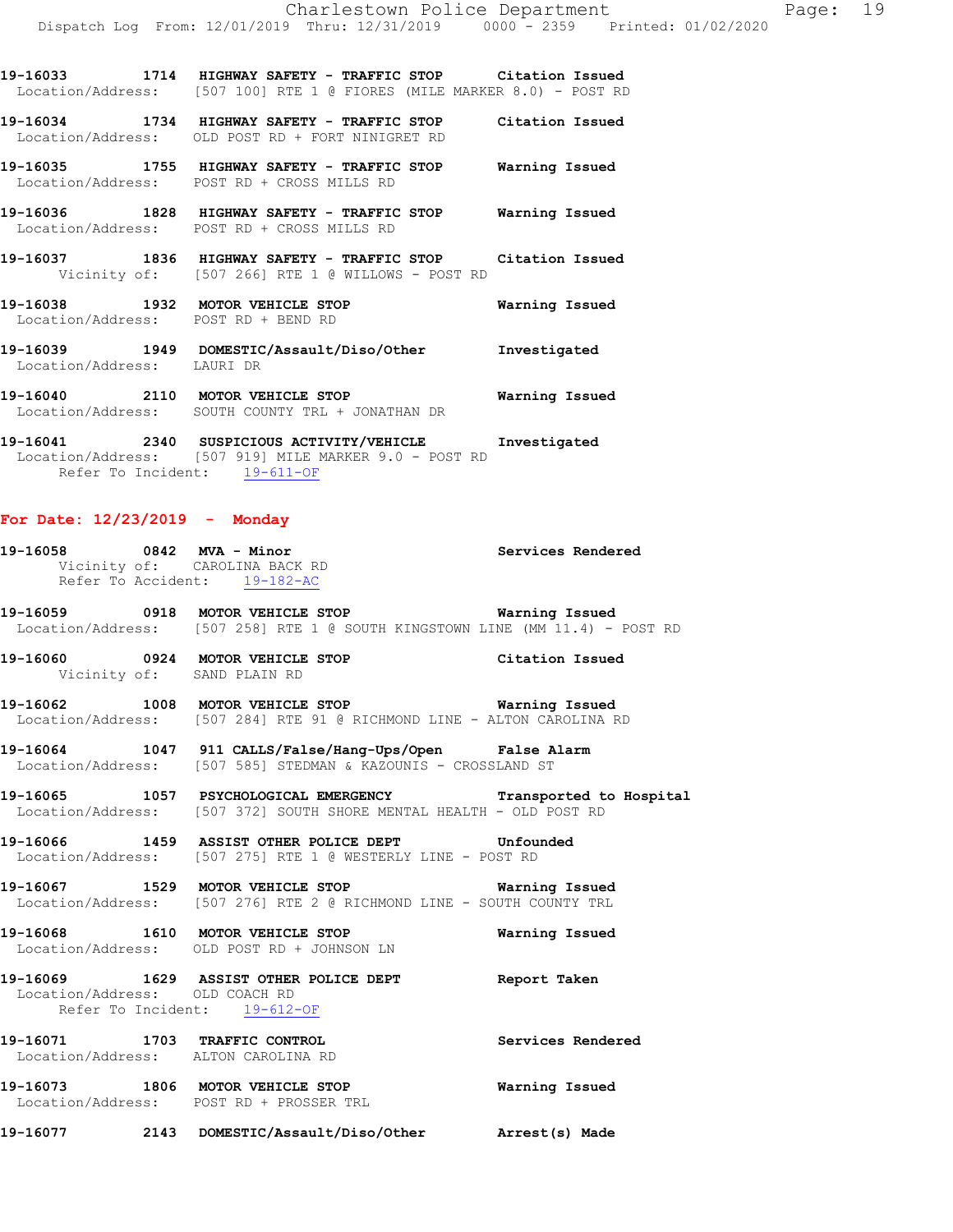|                                    | Dispatch Log From: 12/01/2019 Thru: 12/31/2019 0000 <sup>-</sup> 2359 Printed: 01/02/2020                                          | Charlestown Police Department | Page: 20 |  |
|------------------------------------|------------------------------------------------------------------------------------------------------------------------------------|-------------------------------|----------|--|
|                                    | Location/Address: [507 62] OCEAN VIEW MOTEL - POST RD<br>Refer To Arrest: 19-268-AR                                                |                               |          |  |
|                                    | Arrest: PRICE, RICHARD A<br>Address: 5407 POST RD Apt. #2 CHARLESTOWN, RI                                                          |                               |          |  |
|                                    | Age: 53<br>Charges: VIOLATION -NO CONTACT ORDER                                                                                    |                               |          |  |
|                                    | 19-16078 2350 ALARM, BURGLAR<br>Location/Address: [507 726] COVE DR                                                                | Building Checked/Secured      |          |  |
| For Date: $12/24/2019$ - Tuesday   |                                                                                                                                    |                               |          |  |
|                                    | 19-16083 0026 MOTOR VEHICLE STOP<br>Location/Address: POST RD + BEND RD                                                            | Warning Issued                |          |  |
|                                    | Location/Address: POST RD + CROSS MILLS RD                                                                                         |                               |          |  |
|                                    | 19-16097 0839 POLICE TRANSPORT Taken/Refered to Other A<br>Location/Address: [507 642] CHARLESTOWN POLICE DEPARTMENT - OLD POST RD |                               |          |  |
|                                    | 19-16098 0842 FOLLOW-UP INVESTIGATION Investigated<br>Location/Address: [507 642] CHARLESTOWN POLICE DEPARTMENT - OLD POST RD      |                               |          |  |
|                                    | 19-16099 1003 MOTOR VEHICLE STOP Citation Issued<br>Vicinity of: [507 254] GALAPAGOS COLLECTION - OLD POST RD                      |                               |          |  |
| Location/Address: DRIFTWOOD DR     | 19-16100 1019 ANIMAL COMPLAINT                                                                                                     | Investigated                  |          |  |
| Location/Address: TUCKER ST        | 19-16103 1324 ASSIST OTHER POLICE DEPT 1nvestigated                                                                                |                               |          |  |
| Location/Address: SOUTH COUNTY TRL | 19-16105 1503 WELL BEING CHECK                                                                                                     | Investigated                  |          |  |
|                                    | 19-16106 1517 ALARM, BURGLAR<br>Location/Address: [507 23] U.S. FISH & WILDLIFE HEADQUARTERS - BEND RD                             | <b>False Alarm</b>            |          |  |
|                                    | 19-16107 1651 ALARM, BURGLAR<br>Location/Address: [507 679] MOHEGAN RD                                                             | <b>False Alarm</b>            |          |  |
|                                    | 19-16108 1655 TRAFFIC CONTROL Services Rendered<br>Vicinity of: [507 9] BRENDA'S BEAUTY SALON - ALTON CAROLINA RD                  |                               |          |  |
| Location/Address: ROSE CT          | 19-16110 1933 DISTURBANCE/Music/Noise Investigated                                                                                 |                               |          |  |
|                                    | 19-16113 2356 SUSPICIOUS ACTIVITY/VEHICLE Services Rendered<br>Location/Address: OLD POST RD + NARROW LN                           |                               |          |  |
| For Date: $12/25/2019$ - Wednesday |                                                                                                                                    |                               |          |  |
| Location/Address: DRIFTWOOD DR     | 19-16131 0600 OFFICER WANTED                                                                                                       | Investigated                  |          |  |
|                                    | 19-16136 1555 ALARM, FIRE Services Rendered<br>Location/Address: [507 33] BROOKSIDE APARTMENTS - SOUTH COUNTY TRL                  |                               |          |  |
| 19-16138 1621 ASSIST CITIZEN       | Location/Address: [507 72] CUMBERLAND FARMS - OLD POST RD                                                                          | Services Rendered             |          |  |
|                                    | 19-16142 1648 TRAFFIC CONTROL 19-16-16-2 Services Rendered<br>Location/Address: [507 9] BRENDA'S BEAUTY SALON - ALTON CAROLINA RD  |                               |          |  |
|                                    | 19-16145 1827 MOTOR VEHICLE STOP 6 Warning Issued<br>Vicinity of: ALTON CAROLINA RD + KING'S FACTORY RD                            |                               |          |  |
|                                    | 19-16146 1835 MOTOR VEHICLE STOP 6 Warning Issued                                                                                  |                               |          |  |
|                                    |                                                                                                                                    |                               |          |  |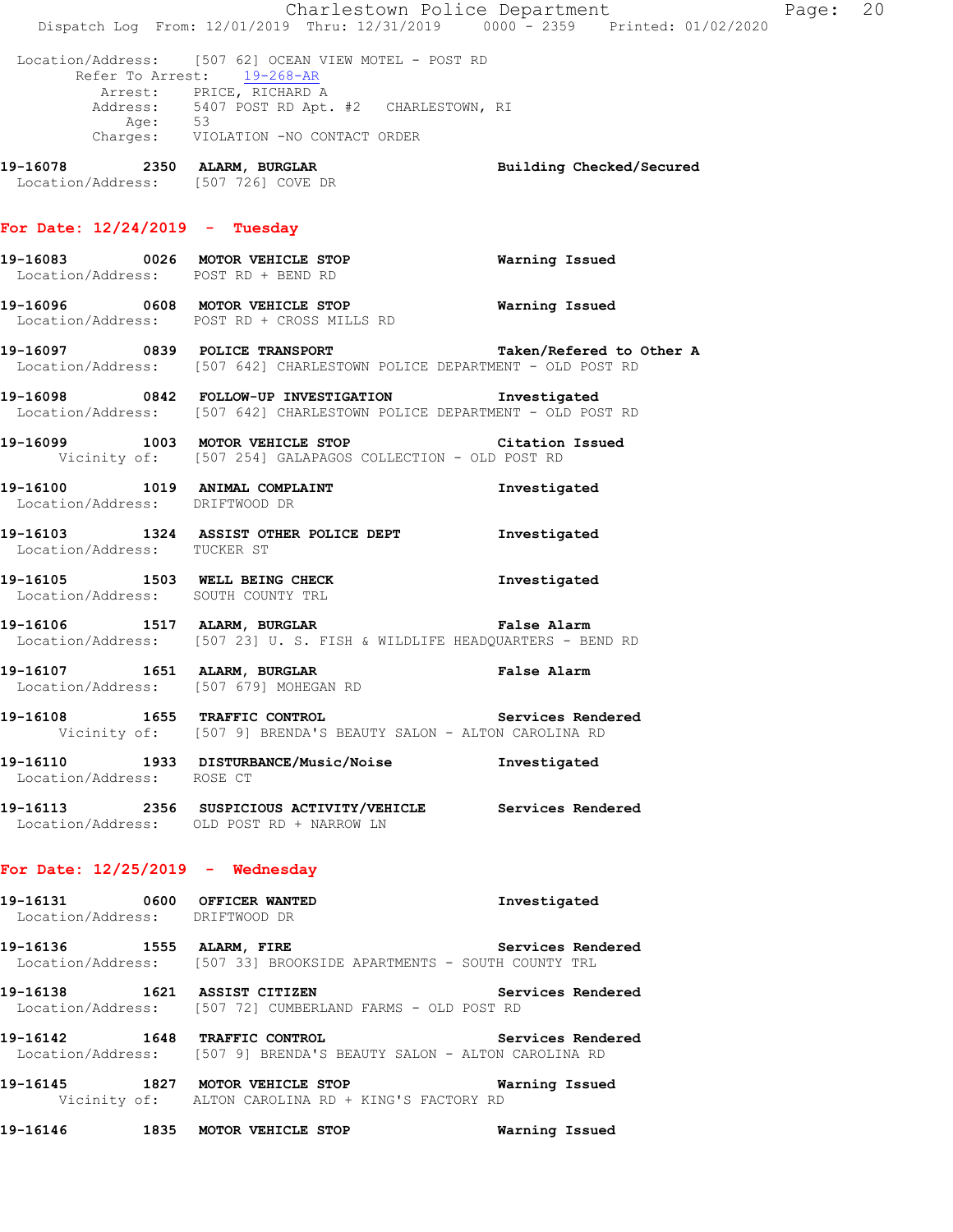|                                   | Charlestown Police Department                                                                                                     |  |
|-----------------------------------|-----------------------------------------------------------------------------------------------------------------------------------|--|
|                                   | Dispatch Log From: 12/01/2019 Thru: 12/31/2019 0000 - 2359 Printed: 01/02/2020                                                    |  |
|                                   | Location/Address: POST RD + NARROW LN                                                                                             |  |
|                                   | 19-16147 1855 MOTOR VEHICLE STOP 1nvestigated<br>Location/Address: KING'S FACTORY RD + NARRAGANSETT TRL                           |  |
|                                   | 19-16148 1856 MOTOR VEHICLE STOP 6 Warning Issued<br>Location/Address: [507 258] RTE 1 @ SOUTH KINGSTOWN LINE (MM 11.4) - POST RD |  |
|                                   | 19-16149 1905 ASSIST CITIZEN Taken/Refered to Other A<br>Location/Address: [507 642] CHARLESTOWN POLICE DEPARTMENT - OLD POST RD  |  |
|                                   | 19-16150 1910 MOTOR VEHICLE STOP Citation Issued<br>Location/Address: [507 258] RTE 1 @ SOUTH KINGSTOWN LINE (MM 11.4) - POST RD  |  |
|                                   | 19-16152 2018 DISABLED MV 10 Investigated<br>Vicinity of: POST RD + SCHOOLHOUSE POND RD                                           |  |
|                                   | 19-16153 2028 MOTOR VEHICLE STOP <b>Warning Issued</b><br>Vicinity of: POST RD + EAST BEACH RD                                    |  |
|                                   | 19-16154 2035 MOTOR VEHICLE STOP Citation Issued<br>Vicinity of: [507 261] RTE 1 @ STATE GARAGE (MILE MARKER 9.6) - POST RD       |  |
|                                   | 19-16160 2143 SUSPICIOUS ACTIVITY/VEHICLE No Action Required<br>Location/Address: [507 20] NINIGRET PARK - PARK LN                |  |
| For Date: $12/26/2019$ - Thursday |                                                                                                                                   |  |

- **19-16173 0337 ANIMAL COMPLAINT Unfounded**  Vicinity of: MOHAWK TRL
- **19-16175 0843 OFFICER WANTED Services Rendered**  Location/Address: [507 951] EAST BEACH RD
- **19-16176 0908 MOTOR VEHICLE STOP Warning Issued**  Location/Address: POST RD
- **19-16178 0927 ALARM, BURGLAR False Alarm**  Location/Address: [507 940] 45 MOHEGAN ROAD - MOHEGAN RD
- **19-16180 1004 SUSPICIOUS ACTIVITY/VEHICLE Services Rendered**  Location/Address: [507 44] KINGSTON PIZZA - OLD POST RD
- **19-16181 1030 MOTOR VEHICLE STOP Warning Issued**  Location/Address: [507 415] FRANCIS C CARTER MEMORIAL PRESERVE - KING'S FACTORY RD
- **19-16182 1038 MOTOR VEHICLE STOP Warning Issued**  Location/Address: KING'S FACTORY RD + NARRAGANSETT TRL
- **19-16183 1056 MOTOR VEHICLE STOP Arrest(s) Made**  Location/Address: [507 261] RTE 1 @ STATE GARAGE (MILE MARKER 9.6) - POST RD Refer To Summons: 19-269-AR Summons: PEREIRA, DONALD D Address: 1434 HALF PENNY LOOP Apt. #B CONWAY, SC<br>Age: 81 Age: Charges: Driving after denial, suspension or revocation of license - 1st Offense
- **19-16184 1102 EMBEZZELMENT/FRAUD/FORGERY Report Taken**  Location/Address: [507 510] SANCTUARY RD Refer To Incident: 19-614-OF
- **19-16185 1121 FOUND/LOST PROPERTY Services Rendered**  Location/Address: OLD MILL RD + FOXTROT DR Refer To Incident: 19-615-OF
- **19-16186 1147 MOTOR VEHICLE STOP Warning Issued**  Location/Address: [507 266] RTE 1 @ WILLOWS - POST RD
- **19-16187 1203 MOTOR VEHICLE STOP Warning Issued**  Location/Address: POST RD + KING'S FACTORY RD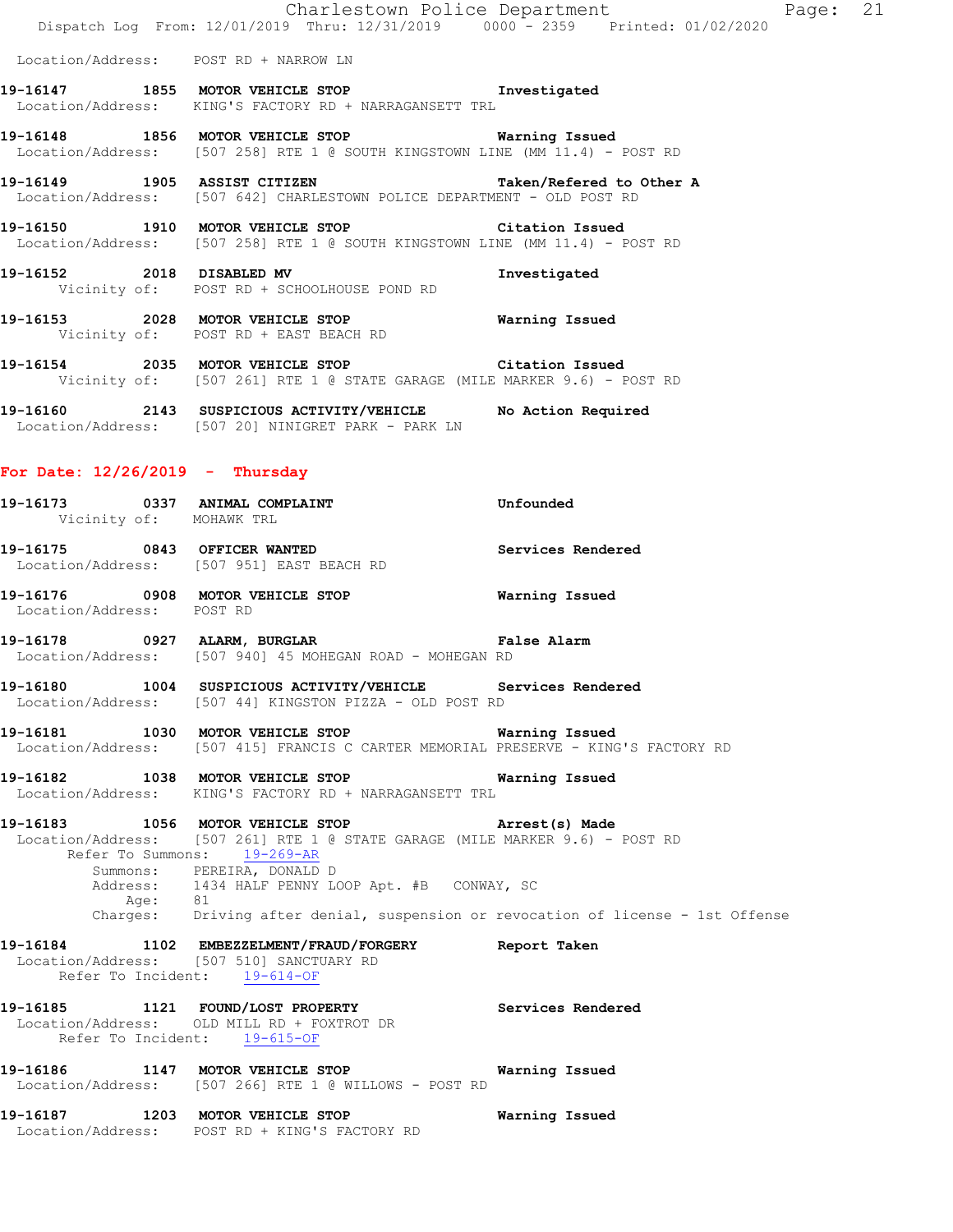**19-16188 1304 EMBEZZELMENT/FRAUD/FORGERY Report Taken**  Location/Address: BUCKEYE BROOK RD Refer To Incident: 19-616-OF

**19-16191 1556 MOTOR VEHICLE STOP Warning Issued**  Location/Address: [507 100] RTE 1 @ FIORES (MILE MARKER 8.0) - POST RD

**19-16192 1614 MOTOR VEHICLE STOP Warning Issued**  Location/Address: KING'S FACTORY RD + QUAIL LN

**19-16193 1627 MOTOR VEHICLE STOP Citation Issued**  Location/Address: POST RD + GENERAL STANTON LN

**19-16194 1653 MOTOR VEHICLE STOP Warning Issued**  Location/Address: [507 100] RTE 1 @ FIORES (MILE MARKER 8.0) - POST RD

**19-16195 1701 MOTOR VEHICLE STOP Warning Issued**  Location/Address: [507 841] BREACHWAY GRILL - CHARLESTOWN BEACH RD

**19-16196 1728 TRAFFIC CONTROL Services Rendered**  Location/Address: [507 9] BRENDA'S BEAUTY SALON - ALTON CAROLINA RD

**19-16199 1753 MOTOR VEHICLE STOP Warning Issued**  Location/Address: WESTERLY TOWN LINE - ROSS HILL RD

**19-16200 1921 MOTOR VEHICLE STOP Warning Issued**  Location/Address: [507 261] RTE 1 @ STATE GARAGE (MILE MARKER 9.6) - POST RD

**19-16204 1950 ALARM, BURGLAR False Alarm**  Location/Address: [507 591] SOUTHERN WAY

**19-16205 1954 TRAFFIC CONTROL Services Rendered**  Location/Address: [507 9] BRENDA'S BEAUTY SALON - ALTON CAROLINA RD

**19-16206 2016 MOTOR VEHICLE STOP Warning Issued**  Location/Address: [507 303] RTE 1 @ SOUTH SHORE MENTAL HEALTH (MM 9.0) - POST RD

**19-16208 2039 MOTOR VEHICLE STOP No Action Required**  Location/Address: [507 45] RIPPY'S LIQUOR MART - SOUTH COUNTY TRL

**19-16210 2105 MOTOR VEHICLE STOP Warning Issued**  Location/Address: CHARLES AVE + KLONDIKE RD

**19-16214 2129 OFFICER WANTED Arrest(s) Made**  Location/Address: CROSSLAND ST Refer To Arrest: 19-270-AR Arrest: DUGAN, CAITLIN A Address: 25 YELLOW BIRCH RD NARRAGANSETT, RI Age: 31 Charges: DISORDERLY CONDUCT

**19-16215 2130 MOTOR VEHICLE STOP Citation Issued**  Location/Address: [507 303] RTE 1 @ SOUTH SHORE MENTAL HEALTH (MM 9.0) - POST RD

**19-16217 2322 POLICE TRANSPORT Taken/Refered to Other A**  Location/Address: [507 642] CHARLESTOWN POLICE DEPARTMENT - OLD POST RD

**19-16218 2324 FIRE, OTHER Investigated**  Location/Address: [507 939] WEST WAY

### **For Date: 12/27/2019 - Friday**

| 19-16222 | 0029 | MOTOR VEHICLE STOP<br>Location/Address: POST RD + CROSS MILLS RD | No Action Required |
|----------|------|------------------------------------------------------------------|--------------------|
| 19-16230 | 0052 | MOTOR VEHICLE STOP<br>Location/Address: POST RD + CROSS MILLS RD | Warning Issued     |
| 19-16234 | 0120 | ROAD HAZARD/OBSTRUCTION                                          | Removed Hazard     |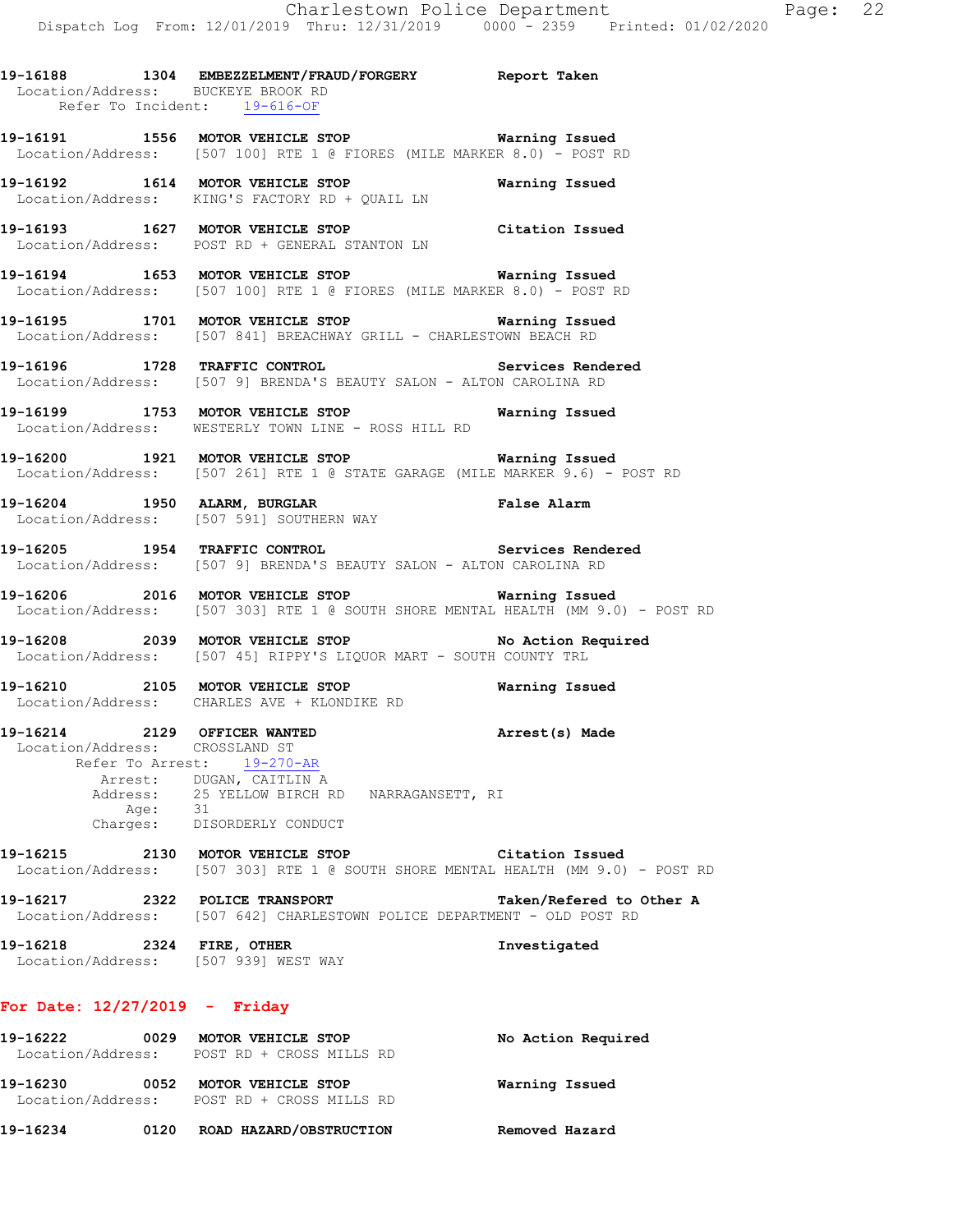|                                                                 |                                                                                                                                         | Charlestown Police Department | Page: 23 |  |
|-----------------------------------------------------------------|-----------------------------------------------------------------------------------------------------------------------------------------|-------------------------------|----------|--|
|                                                                 | Dispatch Log From: 12/01/2019 Thru: 12/31/2019 0000 - 2359 Printed: 01/02/2020                                                          |                               |          |  |
|                                                                 | Vicinity of: [507 258] RTE 1 @ SOUTH KINGSTOWN LINE (MM 11.4) - POST RD                                                                 |                               |          |  |
|                                                                 | 19-16237 0332 MOTOR VEHICLE STOP<br>Location/Address: POST RD + GENERAL STANTON LN                                                      | Warning Issued                |          |  |
| 19-16238 0341 ASSIST CITIZEN<br>Location/Address: EAST BEACH RD |                                                                                                                                         | Services Rendered             |          |  |
|                                                                 | 19-16239 0527 MOTOR VEHICLE STOP<br>Location/Address: POST RD + GENERAL STANTON LN                                                      | Citation Issued               |          |  |
| Location/Address: POST RD + BEND RD                             | 19-16240 0602 MOTOR VEHICLE STOP Warning Issued                                                                                         |                               |          |  |
|                                                                 | 19-16241 0613 MOTOR VEHICLE STOP <b>Warning Issued</b><br>Location/Address: [507 269] RTE 1 @ DRIVING RANGE - POST RD                   |                               |          |  |
| Location/Address: POST RD + FALCONE LN                          | 19-16242 0657 MOTOR VEHICLE STOP Citation Issued                                                                                        |                               |          |  |
|                                                                 | 19-16243 0836 MOTOR VEHICLE STOP 6 Warning Issued<br>Location/Address: [507 303] RTE 1 @ SOUTH SHORE MENTAL HEALTH (MM 9.0) - POST RD   |                               |          |  |
|                                                                 | 19-16244 0850 MOTOR VEHICLE STOP<br>Location/Address: POST RD + SCHOOLHOUSE POND RD                                                     | Warning Issued                |          |  |
|                                                                 | 19-16245  0910 MOTOR VEHICLE STOP    Varning Issued<br>Location/Address: POST RD + SCHOOLHOUSE POND RD                                  |                               |          |  |
|                                                                 | 19-16246 0917 MOTOR VEHICLE STOP No Action Required<br>Location/Address: [507 100] RTE 1 @ FIORES (MILE MARKER 8.0) - POST RD           |                               |          |  |
|                                                                 | 19-16247 0923 MOTOR VEHICLE STOP<br>Location/Address: POST RD + SCHOOLHOUSE POND RD                                                     | No Action Required            |          |  |
|                                                                 | 19-16248 0927 MOTOR VEHICLE STOP Citation Issued<br>Location/Address: [507 266] RTE 1 @ WILLOWS - POST RD                               |                               |          |  |
|                                                                 | 19-16249 0942 MOTOR VEHICLE STOP<br>Location/Address: POST RD + SCHOOLHOUSE POND RD                                                     | Warning Issued                |          |  |
| 19-16250 1004 MOTOR VEHICLE STOP                                | Location/Address: POST RD + SCHOOLHOUSE POND RD                                                                                         | Citation Issued               |          |  |
|                                                                 | 19-16253 1039 MOTOR VEHICLE STOP No Action Required<br>Location/Address: [507 303] RTE 1 @ SOUTH SHORE MENTAL HEALTH (MM 9.0) - POST RD |                               |          |  |
|                                                                 | 19-16254 1040 ROAD HAZARD/OBSTRUCTION Removed Hazard<br>Location/Address: [507 270] RTE 1 @ BURLINGAME (MILE MARKER 6.0) - POST RD      |                               |          |  |
|                                                                 | 19-16255 1104 MOTOR VEHICLE STOP<br>Location/Address: KING'S FACTORY RD + NARRAGANSETT TRL                                              | Warning Issued                |          |  |
| Location/Address: KING'S FACTORY RD                             | 19-16256 1113 MOTOR VEHICLE STOP                                                                                                        | Warning Issued                |          |  |
|                                                                 | 19-16257 1125 MOTOR VEHICLE STOP 6 Warning Issued<br>Location/Address: RICHMOND LINE - KING'S FACTORY RD                                |                               |          |  |
|                                                                 | 19-16258 1136 SUSPICIOUS ACTIVITY/VEHICLE Investigated<br>Location/Address: [507 45] RIPPY'S LIQUOR MART - SOUTH COUNTY TRL             |                               |          |  |
|                                                                 | 19-16261 1232 911 CALLS/False/Hang-Ups/Open Investigated<br>Location/Address: SOUTH COUNTY TRL                                          |                               |          |  |
|                                                                 | 19-16262 1256 MOTOR VEHICLE STOP<br>Location/Address: POST RD + FALCONE LN                                                              | Warning Issued                |          |  |
|                                                                 | 19-16263 1312 MOTOR VEHICLE STOP<br>Location/Address: POST RD + FALCONE LN                                                              | Citation Issued               |          |  |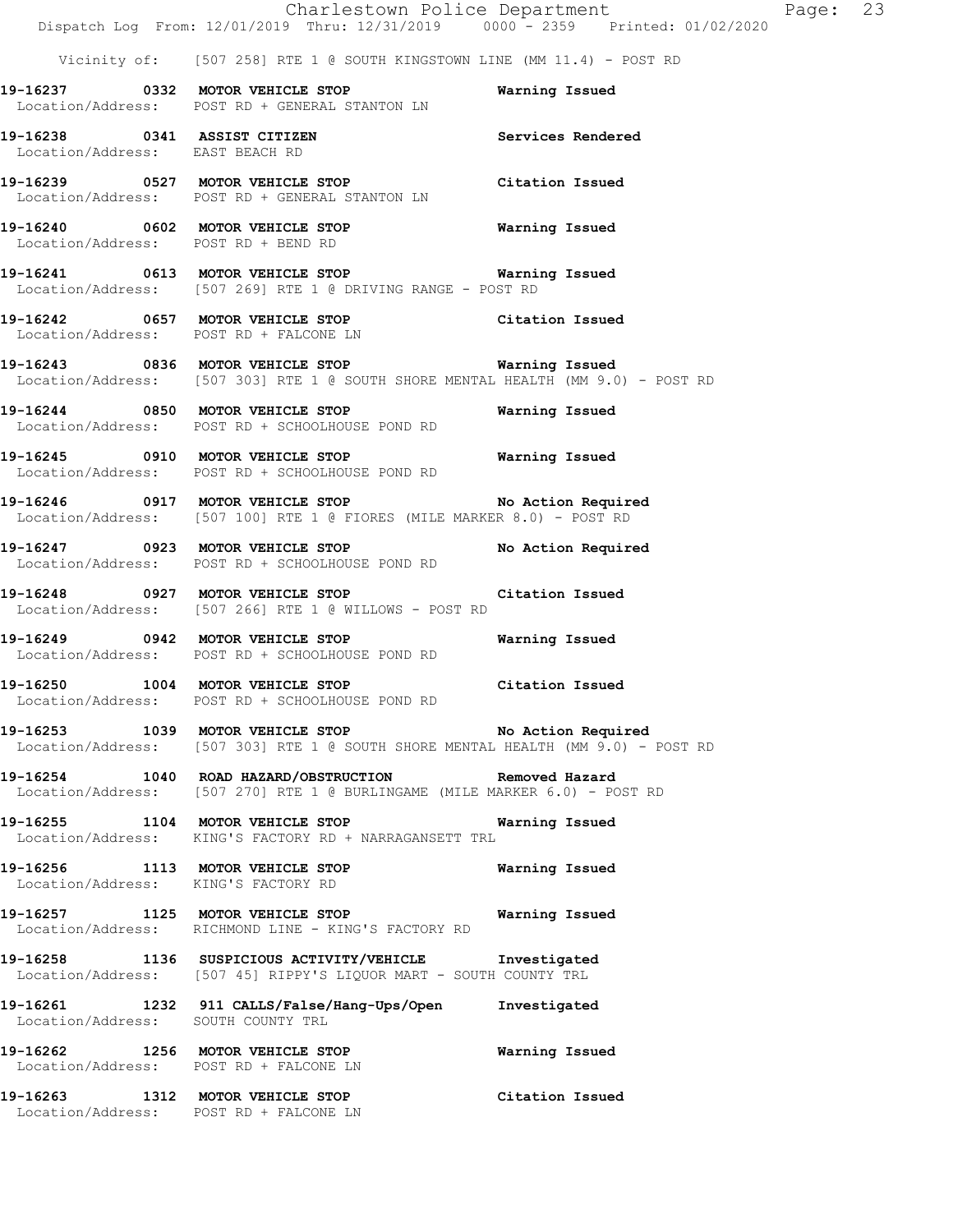**19-16264 1511 DISABLED MV No Action Required**  Location/Address: [507 100] RTE 1 @ FIORES (MILE MARKER 8.0) - POST RD

**19-16265 1519 MOTOR VEHICLE STOP Warning Issued**  Location/Address: OLD POST RD + KING TOM DR

**19-16267 1534 MOTOR VEHICLE STOP Warning Issued**  Location/Address: POST RD + SCHOOLHOUSE POND RD

**19-16268 1551 TRAFFIC CONTROL Citation Issued**  Location/Address: SOUTH COUNTY TRL + MAPLE LAKE FARM RD

**19-16270 1626 MOTOR VEHICLE STOP Citation Issued**  Location/Address: [507 303] RTE 1 @ SOUTH SHORE MENTAL HEALTH (MM 9.0) - POST RD

**19-16271 1629 MOTOR VEHICLE STOP Warning Issued**  Location/Address: [507 276] RTE 2 @ RICHMOND LINE - SOUTH COUNTY TRL

**19-16272 1637 MOTOR VEHICLE STOP Warning Issued**  Location/Address: SOUTH COUNTY TRL + SHANNOCK RD

**19-16273 1658 OFFICER WANTED Report Taken**  Location/Address: NORTH CASTLE WAY Refer To Incident: 19-617-OF

**19-16274 1700 TRAFFIC CONTROL Services Rendered**  Location/Address: ALTON CAROLINA RD

**19-16277 1928 MOTOR VEHICLE STOP Citation Issued**  Location/Address: [507 283] RTE 2 @ GIFT BARN - SOUTH COUNTY TRL

**19-16280 2024 MOTOR VEHICLE STOP No Action Required**  Location/Address: [507 864] STATE OF RHODE ISLAND DOT GARAGE - CROSS MILLS RD

**19-16281 2030 MOTOR VEHICLE STOP Warning Issued**  Location/Address: [507 258] RTE 1 @ SOUTH KINGSTOWN LINE (MM 11.4) - POST RD

**19-16283 2207 MOTOR VEHICLE STOP Warning Issued**  Location/Address: POST RD + SCHOOLHOUSE POND RD

**19-16284 2214 MOTOR VEHICLE STOP Warning Issued**  Location/Address: [507 261] RTE 1 @ STATE GARAGE (MILE MARKER 9.6) - POST RD

**19-16285 2224 MOTOR VEHICLE STOP Arrest(s) Made**  Location/Address: [507 266] RTE 1 @ WILLOWS - POST RD Refer To Arrest: 19-271-AR Arrest: OAKLEY, BRYSON L Address: 107 HOLIDAY CT WAKEFIELD, RI Age: 20 Charges: DOMESTIC-PROTECTIVE ORDERS

**19-16286 2248 SUSPICIOUS ACTIVITY/VEHICLE Could Not Locate**  Location/Address: SANCTUARY RD

#### **For Date: 12/28/2019 - Saturday**

**19-16287 0003 MOTOR VEHICLE STOP Citation Issued**  Location/Address: [507 604] BESTWAY GAS STATION - POST RD

**19-16288 0026 ALARM, BURGLAR Building Checked/Secured**  Location/Address: [507 44] KINGSTON PIZZA - OLD POST RD

**19-16289 0036 MOTOR VEHICLE STOP Warning Issued**  Location/Address: SK LINE - POST RD

**19-16291 0049 TRAFFIC CONTROL Services Rendered**  Location/Address: WESTERLY LINE - POST RD + WARREN RD

**19-16292 0057 ASSIST OTHER POLICE DEPT Investigated**  Location/Address: [507 232] OCEANAIRE MOTEL - OLD POST RD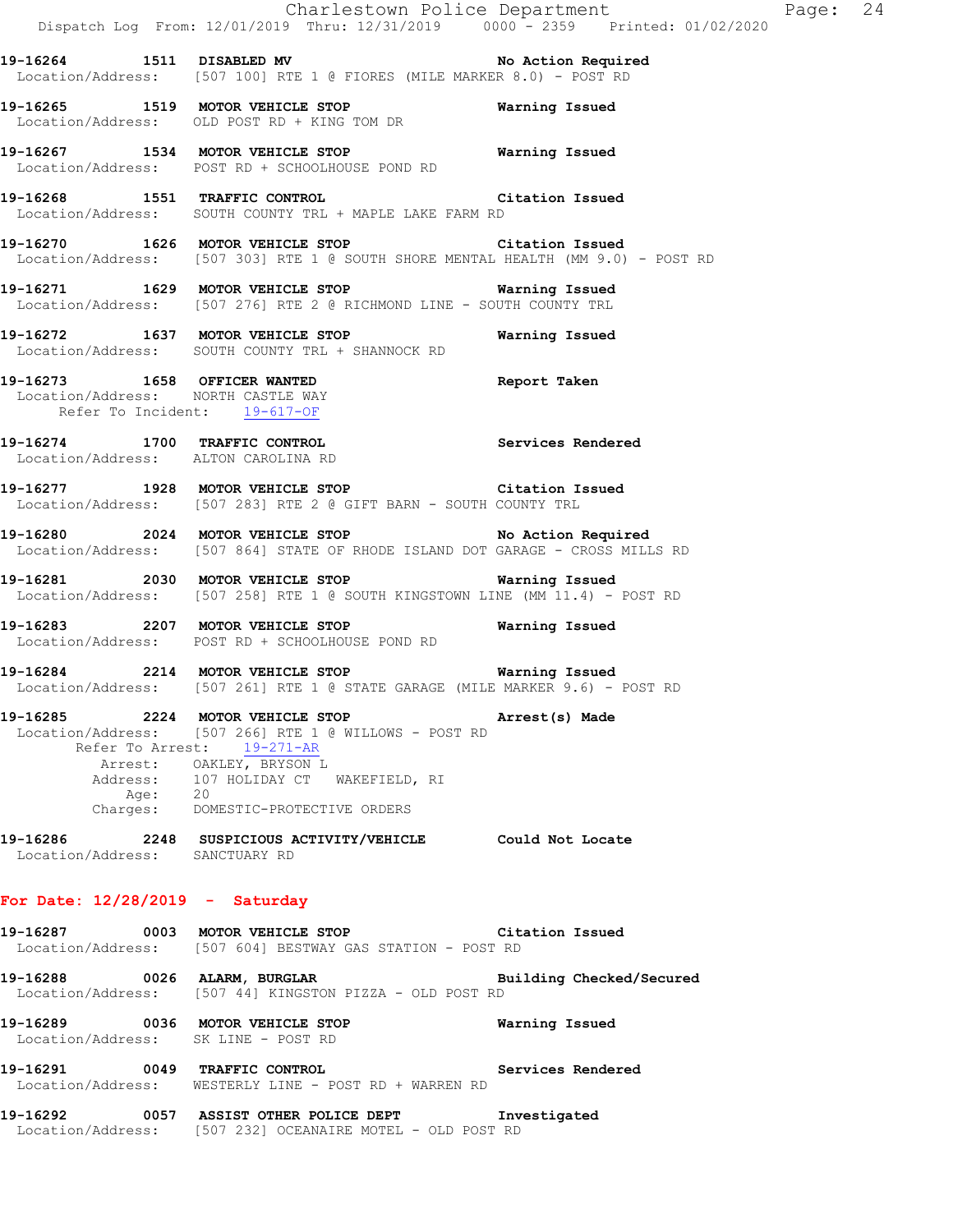Location/Address: POST RD **19-16303 1056 POLICE INFORMATION Investigated**  Location/Address: [507 642] CHARLESTOWN POLICE DEPARTMENT - OLD POST RD Refer To Incident: 19-618-OF **19-16304 1058 MOTOR VEHICLE STOP Citation Issued**  Vicinity of: [507 410] DUNKIN DONUTS - OLD POST RD **19-16305 1058 MOTOR VEHICLE STOP Warning Issued**  Location/Address: [507 271] RTE 1 @ MICHAEL'S - POST RD **19-16306 1125 MOTOR VEHICLE STOP Warning Issued**  Vicinity of: POST RD **19-16307 1135 MOTOR VEHICLE STOP Citation Issued**  Location/Address: [507 271] RTE 1 @ MICHAEL'S - POST RD **19-16308 1148 MOTOR VEHICLE STOP Warning Issued**  Location/Address: [507 275] RTE 1 @ WESTERLY LINE - POST RD **19-16309 1156 MOTOR VEHICLE STOP Warning Issued**  Location/Address: POST RD + WILDFLOWER RD **19-16310 1534 MOTOR VEHICLE STOP Warning Issued**  Location/Address: [507 280] RTE 2 @ CROTTY'S GARAGE - SOUTH COUNTY TRL **19-16311 1545 MOTOR VEHICLE STOP Warning Issued**  Location/Address: COLUMBIA HEIGHTS RD + SHANNOCK RD **19-16312 1601 ASSIST OTHER POLICE DEPT Services Rendered**  Location/Address: [507 284] RTE 91 @ RICHMOND LINE - ALTON CAROLINA RD **19-16315 1658 TRAFFIC CONTROL Services Rendered**  Location/Address: ALTON CAROLINA RD

**19-16298 0517 MOTOR VEHICLE STOP Warning Issued** 

**19-16300 1016 MOTOR VEHICLE STOP Warning Issued** 

**19-16301 1027 MOTOR VEHICLE STOP Warning Issued** 

**19-16302 1043 MOTOR VEHICLE STOP Warning Issued** 

Location/Address: [507 544] CHARLESTOWN EARLY LEARNING CENTER - OLD POST RD

Location/Address: POST RD + SCHOOLHOUSE POND RD

Location/Address: POST RD + SCHOOLHOUSE POND RD

**19-16316 1733 MOTOR VEHICLE STOP Warning Issued**  Location/Address: [507 276] RTE 2 @ RICHMOND LINE - SOUTH COUNTY TRL

**19-16317 1742 MOTOR VEHICLE COMPLAINT Could Not Locate**  Location/Address: KING'S FACTORY RD + PROSSER TRL

**19-16322 1848 MOTOR VEHICLE STOP Warning Issued**  Location/Address: POST RD + SCHOOLHOUSE POND RD

**19-16323 1900 MOTOR VEHICLE STOP Warning Issued**  Location/Address: [507 923] MILE MARKER 10.2 - FALCONE LN

**19-16324 1906 MOTOR VEHICLE STOP Citation Issued**  Location/Address: POST RD + TAMANACO DR

**19-16325 1924 MOTOR VEHICLE STOP Warning Issued**  Vicinity of: [507 28] SIMPLE PEASURES - SOUTH COUNTY TRL

**19-16326 1925 ASSIST CITIZEN Services Rendered**  Location/Address: [507 642] CHARLESTOWN POLICE DEPARTMENT - OLD POST RD

**19-16327 1939 MOTOR VEHICLE STOP Warning Issued**  Location/Address: POST RD + KING'S FACTORY RD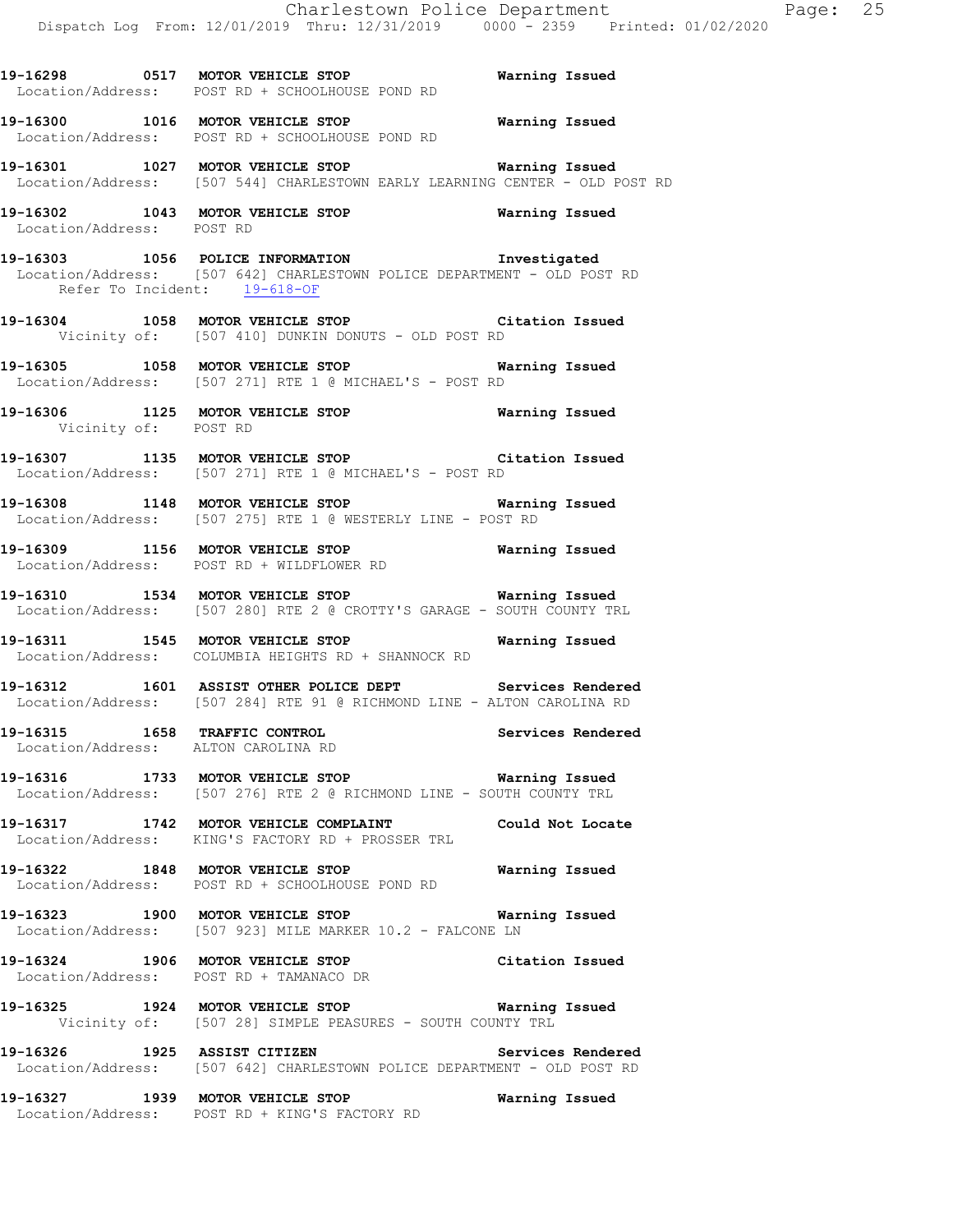|                                                                                            | Dispatch Log From: 12/01/2019 Thru: 12/31/2019 0000 - 2359 Printed: 01/02/2020                                                                                  | Charlestown Police Department | Page: 26 |  |
|--------------------------------------------------------------------------------------------|-----------------------------------------------------------------------------------------------------------------------------------------------------------------|-------------------------------|----------|--|
|                                                                                            | 19-16328 1940 MOTOR VEHICLE STOP Citation Issued<br>Location/Address: [507 914] MILE MARKER 6.8 - WILDFLOWER RD                                                 |                               |          |  |
|                                                                                            | 19-16329 2039 MOTOR VEHICLE STOP<br>Location/Address: POST RD + SCHOOLHOUSE POND RD                                                                             | Warning Issued                |          |  |
| Location/Address: HONEY LOCUST DR<br>Refer To Incident: 19-619-OF                          | 19-16330 2101 MOTOR VEHICLE STOP Citation Issued                                                                                                                |                               |          |  |
| For Date: $12/29/2019$ - Sunday                                                            |                                                                                                                                                                 |                               |          |  |
|                                                                                            | 19-16331 0000 MOTOR VEHICLE STOP<br>Location/Address: POST RD + CROSS MILLS RD                                                                                  | Warning Issued                |          |  |
| Location/Address: PROSSER TRL                                                              | 19-16332 0020 MOTOR VEHICLE STOP                                                                                                                                | Warning Issued                |          |  |
|                                                                                            | 19-16349 0817 MOTOR VEHICLE STOP<br>Location/Address: POST RD + SCHOOLHOUSE POND RD                                                                             | Warning Issued                |          |  |
| Location/Address: NARROW LN                                                                | 19-16350 1011 FOLLOW-UP INVESTIGATION Services Rendered                                                                                                         |                               |          |  |
| 19-16351 1058 CIVIL MATTER<br>Location/Address: TURTLE TRL<br>Refer To Incident: 19-620-OF |                                                                                                                                                                 | Report Taken                  |          |  |
| 19-16352 1209 ANIMAL COMPLAINT<br>Vicinity of: ROSS HILL RD                                |                                                                                                                                                                 | <b>Example 1</b> Unfounded    |          |  |
|                                                                                            | 19-16353 1511 OFFICER WANTED 19-16353<br>Location/Address: [507 435] SOUTH SHORE MENTAL HEALTH CHARLESTOWN HOUS - OLD POST RD                                   |                               |          |  |
|                                                                                            | 19-16354 1639 MOTOR VEHICLE STOP No Action Required<br>Location/Address: SOUTH COUNTY TRL + WHIPPLE DR                                                          |                               |          |  |
|                                                                                            | 19-16355 1648 MOTOR VEHICLE STOP 6 Warning Issued<br>Location/Address: [507 362] RTE 2 @ SUNOCO - SOUTH COUNTY TRL                                              |                               |          |  |
|                                                                                            | 19-16356 1649 MOTOR VEHICLE STOP<br>Location/Address: HORSESHOE FALLS - SHANNOCK RD                                                                             | Warning Issued                |          |  |
|                                                                                            | 19-16357 1653 MOTOR VEHICLE STOP<br>Location/Address: SHANNOCK RD + CEDAR MEADOWS RD                                                                            | Warning Issued                |          |  |
| Location/Address: KEITH DR                                                                 | 19-16358 1655 DOMESTIC/Assault/Diso/Other Arrest(s) Made<br>Refer To Arrest: 19-272-AR<br>Arrest: LATTARULO, KRISTIAN K<br>Address: 43 KEITH DR CHARLESTOWN, RI |                               |          |  |
| Age: 20                                                                                    | Charges: DOMESTIC-DISORDERLY CONDUCT                                                                                                                            |                               |          |  |
| 19-16359 1700 TRAFFIC CONTROL<br>Location/Address: ALTON CAROLINA RD                       |                                                                                                                                                                 | Services Rendered             |          |  |
| Vicinity of: POST RD                                                                       | 19-16363 1906 MOTOR VEHICLE STOP                                                                                                                                | Warning Issued                |          |  |
| Location/Address: SAND HILL RD                                                             | 19-16366 2118 DISTURBANCE/Music/Noise                                                                                                                           | Investigated                  |          |  |
|                                                                                            | Location/Address: [507 278] RTE 2 @ RIPPY'S MARKET - SOUTH COUNTY TRL                                                                                           |                               |          |  |
|                                                                                            |                                                                                                                                                                 |                               |          |  |

**For Date: 12/30/2019 - Monday**

**19-16379 0137 MOTOR VEHICLE STOP Warning Issued**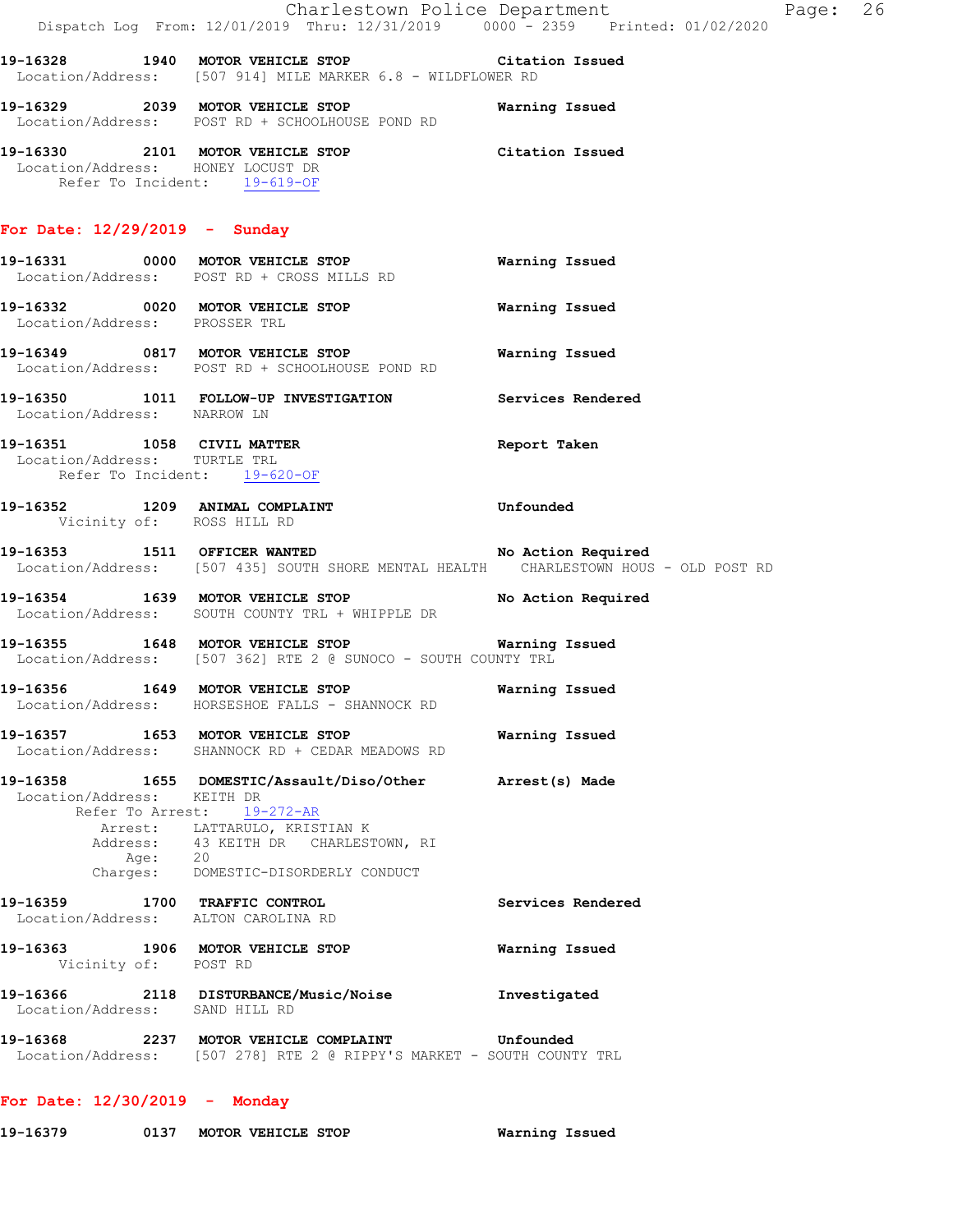|                                                               | Charlestown Police Department                                                          | Dispatch Log From: 12/01/2019 Thru: 12/31/2019 0000 - 2359 Printed: 01/02/2020 | Page: 27 |  |
|---------------------------------------------------------------|----------------------------------------------------------------------------------------|--------------------------------------------------------------------------------|----------|--|
|                                                               | Location/Address: POST RD + GENERAL STANTON LN                                         |                                                                                |          |  |
| 19-16382 0246 OFFICER WANTED<br>Location/Address: PROSSER TRL | Refer To Incident: 19-621-OF                                                           | Investigated                                                                   |          |  |
| Location/Address: SAND HILL RD                                |                                                                                        | Investigated                                                                   |          |  |
|                                                               | Location/Address: [507 451] SOUTH COUNTY COMMUNITY ACTION - SOUTH COUNTY TRL           | Investigated                                                                   |          |  |
|                                                               | 19-16387 1654 MOTOR VEHICLE STOP<br>Vicinity of: CHARLESTOWN BEACH RD + BENHAM ST      | Warning Issued                                                                 |          |  |
| 19-16396                                                      | 1700 TRAFFIC CONTROL<br>Vicinity of: [507 9] BRENDA'S BEAUTY SALON - ALTON CAROLINA RD | Services Rendered                                                              |          |  |

- **19-16390 1747 MOTOR VEHICLE STOP Warning Issued**  Location/Address: RTE - POST RD + WILDFLOWER RD
- **19-16391 1756 MOTOR VEHICLE STOP Warning Issued**  Vicinity of: [507 88] EAST WEST MARKET - POST RD
- **19-16393 1819 ROAD HAZARD/OBSTRUCTION Removed Hazard**  Location/Address: OLD COACH RD
- **19-16395 1849 ROAD HAZARD/OBSTRUCTION Could Not Locate**  Location/Address: [507 254] GALAPAGOS COLLECTION - OLD POST RD
- **19-16397 1955 911 CALLS/False/Hang-Ups/Open Investigated**  Location/Address: RIVERVIEW DR
- **19-16398 2220 MOTOR VEHICLE STOP Warning Issued**  Location/Address: POST RD + SOUTH COUNTY TRL

# **For Date: 12/31/2019 - Tuesday**

|                                |         | 19-16399 0034 WARRANT ARREST Arrest(s) Made<br>Location/Address: [507 642] CHARLESTOWN POLICE DEPARTMENT - OLD POST RD<br>Refer To Arrest: 19-273-AR<br>Arrest: MOORE, DESIRAY M |                          |
|--------------------------------|---------|----------------------------------------------------------------------------------------------------------------------------------------------------------------------------------|--------------------------|
|                                | Age: 25 | Address: 5R TURANO AVE WESTERLY, RI<br>Charges: CYBERSTALKING PROHIBITED/Domestic                                                                                                |                          |
|                                |         | 19-16401 0345 ALARM, BURGLAR<br>Location/Address: ALTON CAROLINA RD                                                                                                              | Building Checked/Secured |
| Location/Address: ROSS HILL RD |         | 19-16412 1023 MOTOR VEHICLE COMPLAINT Could Not Locate                                                                                                                           |                          |
|                                |         | 19-16413 1036 POLICE INFORMATION Report Taken<br>Location/Address: [507 372] SOUTH SHORE MENTAL HEALTH - OLD POST RD<br>Refer To Incident: 19-622-OF                             |                          |
|                                |         | 19-16415 1151 DISABLED MV Could Not Locate<br>Vicinity of: [507 263] RTE 1 @ TOURIST INFO (MILE MARKER 7.6) - POST RD                                                            |                          |
|                                |         | 19-16416 1158 SUSPICIOUS ACTIVITY/VEHICLE Investigated<br>Location/Address: [507 20] NINIGRET PARK - PARK LN                                                                     |                          |
| Location/Address: OLD POST RD  |         | 19-16417 1250 POLICE INFORMATION Report Taken<br>Refer To Incident: 19-623-OF                                                                                                    |                          |
| Location/Address: TARPON LN    |         | 19-16419 1405 FIRE, OTHER                                                                                                                                                        | Investigated             |
|                                |         | 19-16420 1514 HIGHWAY SAFETY - TRAFFIC STOP Citation Issued                                                                                                                      |                          |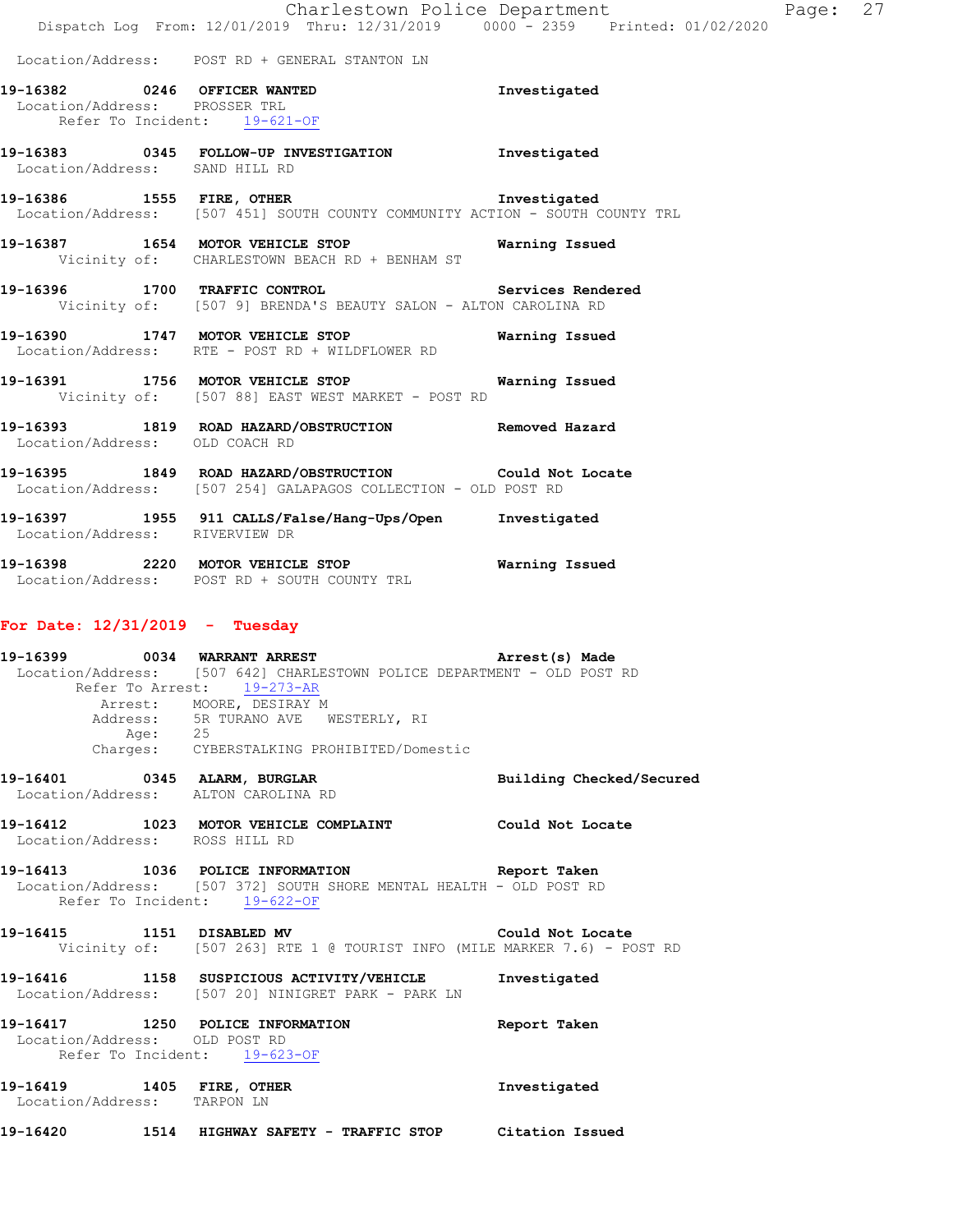Charlestown Police Department The Page: 28 Dispatch Log From: 12/01/2019 Thru: 12/31/2019 0000 - 2359 Printed: 01/02/2020 Location/Address: PROSSER TRL **19-16421 1527 HIGHWAY SAFETY - TRAFFIC STOP Citation Issued**  Location/Address: JOHNSON LN **19-16422 1538 MOTOR VEHICLE STOP Warning Issued**  Location/Address: POST RD + SCHOOLHOUSE POND RD **19-16423 1545 HIGHWAY SAFETY - TRAFFIC STOP Citation Issued**  Location/Address: [507 261] RTE 1 @ STATE GARAGE (MILE MARKER 9.6) - POST RD **19-16424 1554 MOTOR VEHICLE STOP Warning Issued**  Location/Address: POST RD + FALCONE LN **19-16425 1605 HIGHWAY SAFETY - TRAFFIC STOP Warning Issued**  Location/Address: POST RD + FALCONE LN **19-16426 1612 HIGHWAY SAFETY - TRAFFIC STOP Warning Issued**  Location/Address: POST RD + FALCONE LN **19-16428 1624 MOTOR VEHICLE STOP Warning Issued**  Location/Address: CHARLESTOWN BEACH RD **19-16429 1629 HIGHWAY SAFETY - TRAFFIC STOP Warning Issued**  Location/Address: [507 303] RTE 1 @ SOUTH SHORE MENTAL HEALTH (MM 9.0) - POST RD **19-16430 1635 TRAFFIC CONTROL Services Rendered**  Location/Address: OLD POST RD + PARK LN 19-16431 1643 DISABLED MV **No Action Required**  Location/Address: [507 261] RTE 1 @ STATE GARAGE (MILE MARKER 9.6) - POST RD **19-16432 1646 MVA - W/Injury/Fluid/Hazard Investigated**  Location/Address: POST RD + ROSS HILL RD Refer To Accident: 19-183-AC **19-16434 1750 HIGHWAY SAFETY - TRAFFIC STOP Citation Issued**  Location/Address: SOUTH COUNTY TRL + MAPLE LAKE FARM RD **19-16435 1801 HIGHWAY SAFETY - TRAFFIC STOP Warning Issued**  Location/Address: SOUTH COUNTY TRL + SHANNOCK RD **19-16436 1806 HIGHWAY SAFETY - TRAFFIC STOP Warning Issued**  Location/Address: SOUTH COUNTY TRL + SHANNOCK RD **19-16437 1814 HIGHWAY SAFETY - TRAFFIC STOP Warning Issued**  Location/Address: [507 276] RTE 2 @ RICHMOND LINE - SOUTH COUNTY TRL **19-16438 1829 HIGHWAY SAFETY - TRAFFIC STOP No Action Required**  Location/Address: POST RD + CROSS MILLS RD **19-16439 1831 NOTIFICATION Services Rendered**  Location/Address: OLD POST RD **19-16441 1937 MOTOR VEHICLE STOP No Action Required**  Location/Address: HILLTOP DR + ALTON CAROLINA RD **19-16442 1942 ASSAULT Transported to Hospital**  Location/Address: [507 435] SOUTH SHORE MENTAL HEALTH CHARLESTOWN HOUS - OLD POST RD Refer To Incident: 19-624-OF **19-16444 2013 HIGHWAY SAFETY - TRAFFIC STOP Warning Issued**  Location/Address: KING'S FACTORY RD **19-16445 2030 HIGHWAY SAFETY - TRAFFIC STOP Warning Issued**  Location/Address: MOHAWK TRL + NARROW LN **19-16446 2054 HIGHWAY SAFETY - TRAFFIC STOP Warning Issued**  Location/Address: [507 279] RTE 2 @ CHARLESTOWN TOWN HALL - SOUTH COUNTY TRL **19-16447 2114 HIGHWAY SAFETY - TRAFFIC STOP Warning Issued**